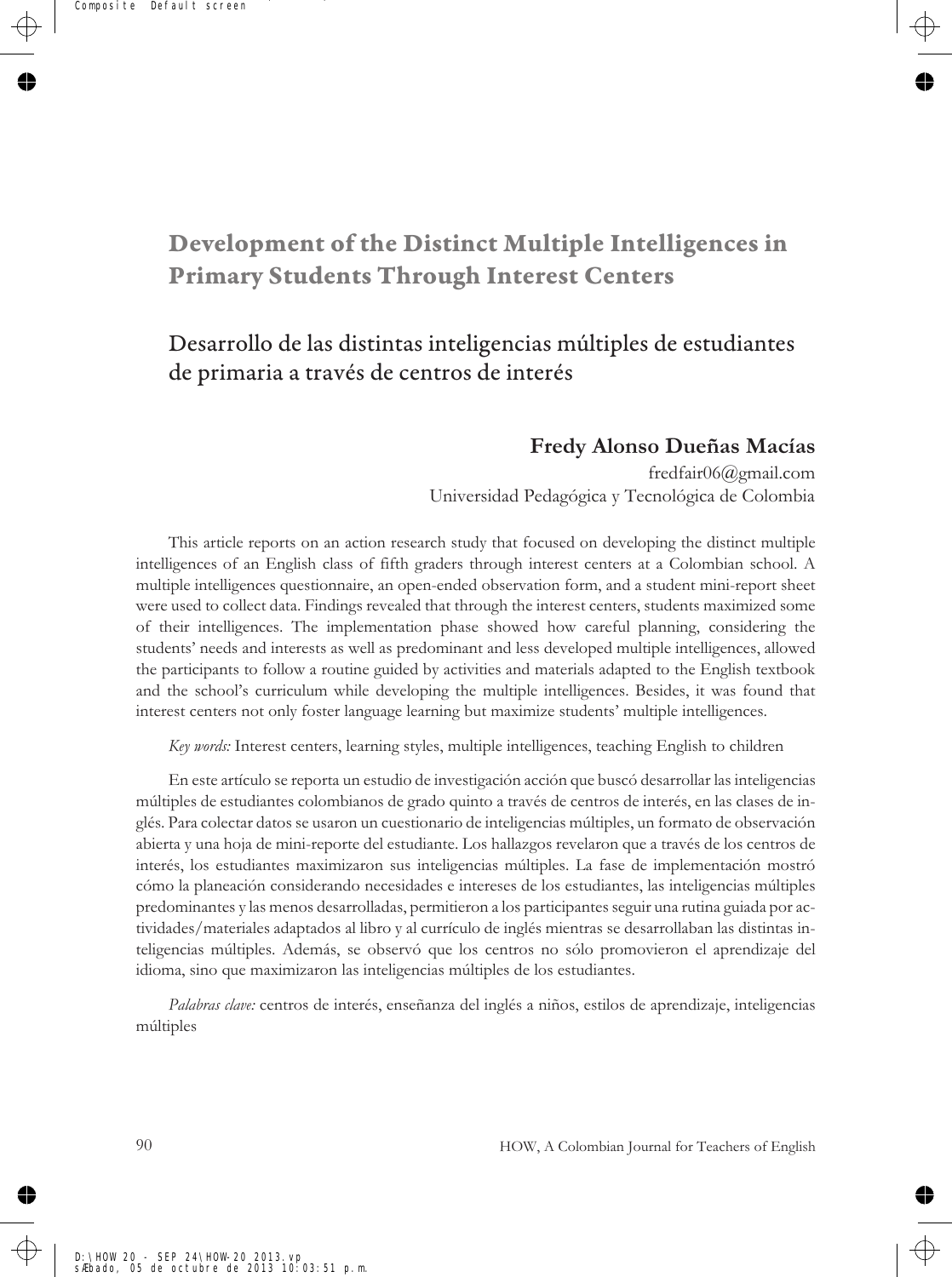### **Introduction**

This research is the result of a reflection on the multiple intelligences (MI) theory. Through the observation and analysis of the development of different activities in the English class, it was noticed that by recognizing the MIs of the students, the teacher would be able to better design materials and activities according to their learning process. It was concluded from these observations that by identifying the students' more predominant MI and by developing their less predominant ones, the teacher could help them to improve their learning since it could be possible to plan more enjoyable and interesting lessons for them. Thus, the students would be able to learn in a more successful and meaningful way.

The relevance of carrying out this project lay with the fact that the teacher identified and applied a new strategy—interest centers—which helped the students in their English learning process while trying other possibilities to perform in the class. Learners got the knowledge and skills needed to be more successful. In such way, this project contributed to the students' improved academic performance as they took advantage of their distinct MIs and learning styles. This project provided tools for teachers to empower students, especially when one bears in mind that unfortunately many children do not receive much reinforcement in school for them to develop their MIs.

Finally, this project aimed at determining the incidence of interest centers in developing students' MI. Thus, the idea of doing this research took as a starting point the following question: How do interest centers contribute to develop the fifth graders' MI?

## **Research Setting and Participants**

### *Setting*

This project was carried out at a private school located in Tunja, Boyacá, Colombia. This school expects in the future to be a bilingual school of high quality. Thus, it looks for alternatives to benefit innovative teaching and learning processes of English language based on the communicative approach. The school has a great variety of resources for teaching and learning the English language, which contributed to the implementation of this project.

#### *Participants*

The group consisted of 21 fifth graders from 9 to 11 years old. There were 9 boys and 12 girls. Most of them were very spontaneous and easygoing with the teacher and classmates. They were active children who enjoyed participating in activities that offered them independence, a sense of freedom, opportunities to interact with each other and make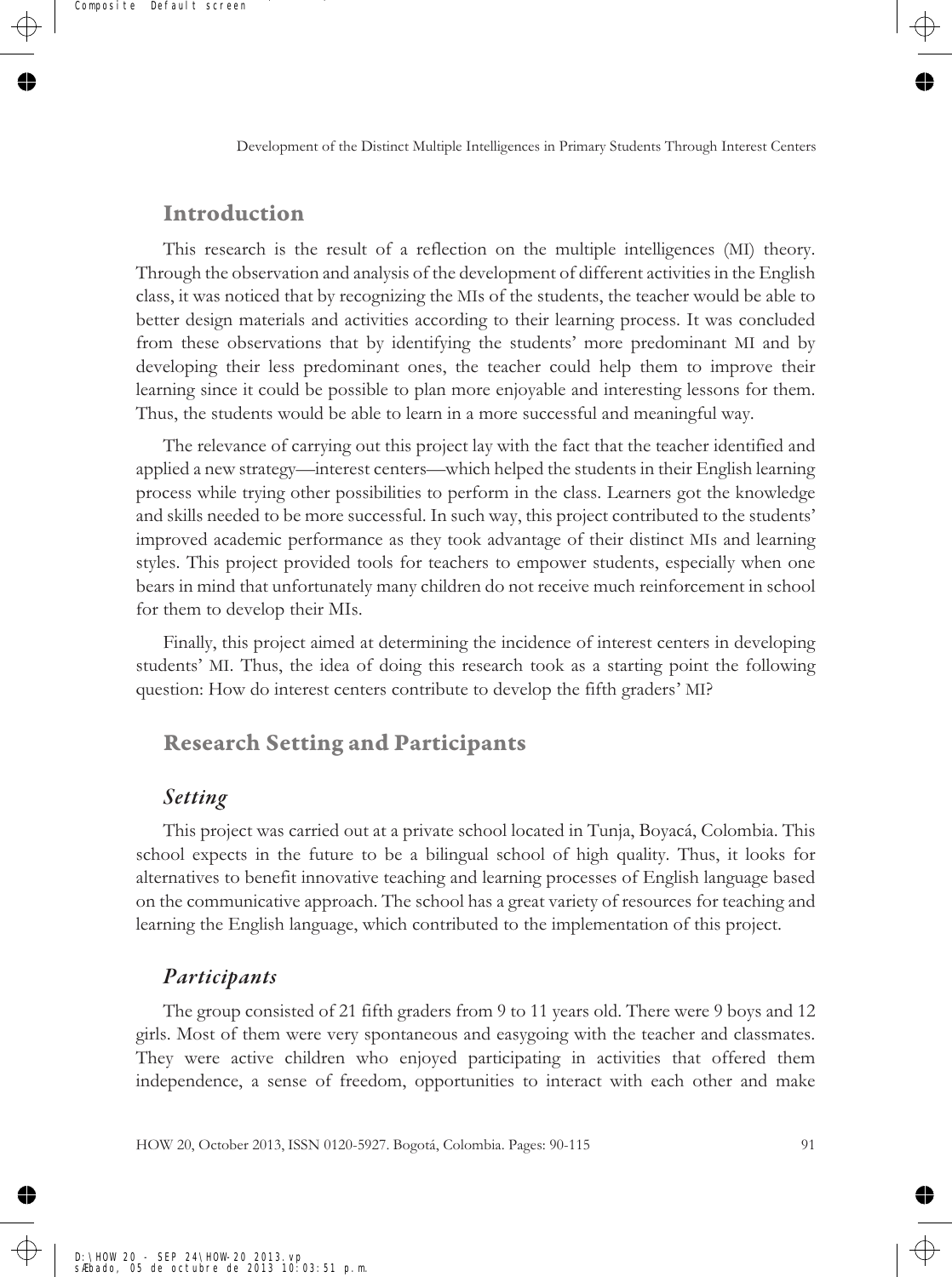decisions. All of them had similar socio-economic and cultural statuses (4-5)<sup>1</sup> and shared an interest in learning the English language.

### *The Teacher*

This study was conducted by the author of this paper (teacher-researcher), who currently works as an English teacher and as an academic coordinator at the school.

## **Theoretical Framework**

The following theoretical constructs were considered: intelligence definition, MI theory, categories of intelligences, interest centers, and learning styles.

## *What Is Intelligence?*

According to Gardner (1993), intelligence is the ability or captivity "to solve problems or to fashion products" (p. 9) in a specific cultural or social setting. It is understood as an ability to learn, reason and produce an abstract thought that when applied, allows us to interact with all around us.

Intelligence has been also defined by Armstrong (1993) as "the ability to respond successfully to new situations and the capacity to learn from one's past experiences" (p. 8). Therefore, the most intelligent person to call on to solve a problem depends on who has the intelligence that matches the situation.

## *What Are Multiple Intelligences (MI)?*

Gardner (1983) proposed that there is no single, unified intelligence but rather a set of relatively distinct, independent, and modular MI. Originally, his theory consisted of seven MI: interpersonal, intrapersonal, musical, bodily-kinesthetic, spatial, linguistic, and logicalmathematical. Gardner (1998) proposed one further domain of intelligence as a confirmed part of his theory—naturalist intelligence. These eight intelligences are independent rather than interconnected; people have different cognitive abilities and different cognitive styles. In addition, these intelligences are equally important because there is no discrimination between relatively "major" intelligence and "minor" intelligence; everyone has all of them but in each of us some are more developed than others. Gardner (1999) also proposed two additional claims for his theory. First, it is "an account of human cognition in its fullness" (p. 44). Instead

<sup>1</sup> Social strata 4-6 are middle and upper classes, referring to the more affluent Colombian population.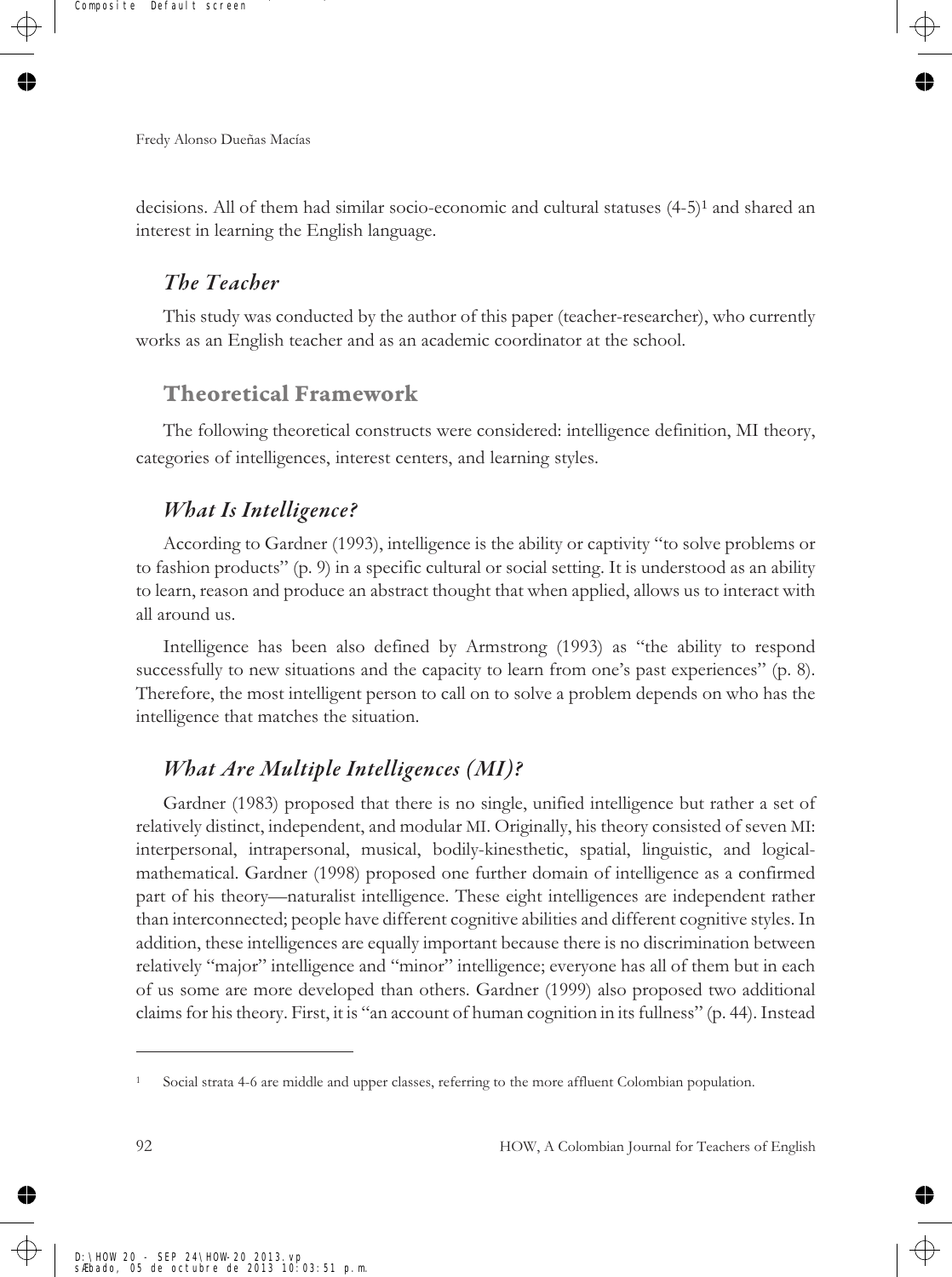of seeing people as rational or irrational, he described human beings as organisms possessing a set of intelligences. Second, "we each have a unique blend of intelligences" (p. 45). This uniqueness needs to be cherished and taken advantage of. Intelligences are not fixed at birth but educable; they change and grow in response to a person's experiences.

## *Gardner's Categories of Intelligence*

Arnold and Fonseca (2004) mentioned that "Gardner's MI theory is presented as a cognitive perspective on intelligence which has profound implications for education in general. More specifically, it has led to the application of eight of these frames to language teaching and learning" (p. 119).

At this point, it was relevant for doing this research to consider the main characteristics of each one of the intelligences in order to design and implement interest centers with suitable activities and materials which helped to achieve the research objectives, all the while taking into account the application of the MI theory to English language teaching. Thus, the distinct intelligences and the activities which can be developed will be mentioned according to what some authors such as Hughes (2002) and Richards and Rodgers (2001) have proposed in some of their studies.

Gardner (1999) proposed the following categories of intelligence:

**The bodily-kinesthetic intelligence**. It has to do with bodily movement.

In theory, people who have this intelligence should learn better by involving muscular movement, i.e. getting up and moving around into the learning experience, and are good at physical activities such as sports or dance. They may enjoy acting or performing, and generally they are good at building and making things. They often learn best by doing something physically, rather than reading or listening about it. (Pal, 2011, p. 138)

According to Hughes (2002) teachers should design activities such as field trips, hand-on activities, games involving physical motion, role play activities, and dancing which allow students to interact with the space around them. Thus, they will remember and process information better.

#### **The interpersonal intelligence.** Pal (2011) pointed out that:

It has to do with interaction with others. In theory, people who have a high interpersonal intelligence tend to be extrovert, sensitivity to others' moods, tempers, etc., and they have the ability to cooperate in order to work as part of a group. They communicate effectively and empathize easily with others, and may be either leaders or followers. They typically learn best by working with others and often enjoy discussion and debate. (p. 139)

Richards and Rodgers (2001) mentioned some activities to develop this intelligence, such as group activities and group brainstorming so that learners can interact among themselves,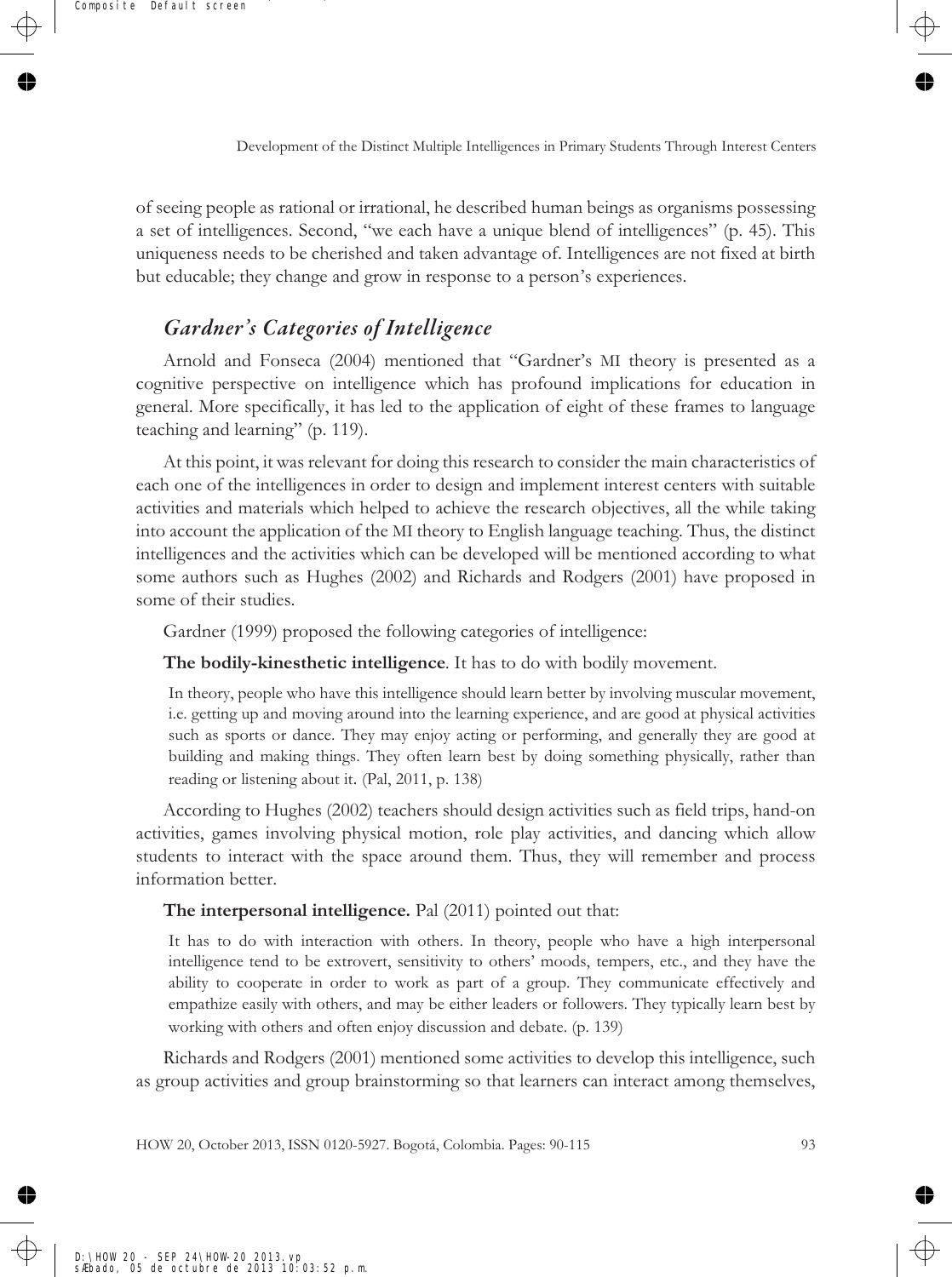share thoughts and, if there are conflicts inside the group, work together as mediators to solve those conflicts. In this kind of activities, teachers can develop competition games to integrate students and work cooperatively.

**The verbal-linguistic intelligence.** "It has to do with words, spoken or written. People with this intelligence display a facility with words and languages. They are typically good at reading, writing, telling stories, and memorizing words. They tend to learn best by reading, taking notes, listening to lectures, and discussion and debate". (Pal, 2011, p. 138). They are skilled at explaining, teaching, and speaking. Also, "those with this intelligence learn foreign languages easily as they have high verbal memory and an ability to understand and manipulate syntax and structure" (Pal, 2011, p. 138). Richards and Rodgers (2001) suggested some activities such as word games, listening activities, as well as collecting students' writings to publish them or create a class newspaper, create portfolios, meet in groups to discuss or tell stories, read books, take part in debates, and so forth.

#### **The logical-mathematical intelligence.**

It has to do with logic, abstractions, reasoning, and numbers. While it is often assumed that those with this intelligence naturally excel in mathematics, chess, computer programming, and other logical or numerical activities, a more accurate definition places emphasis on traditional mathematical ability and more reasoning capabilities, abstract patterns of recognition, scientific thinking and investigation, and the ability to perform complex calculations. (Pal, 2011, p. 140)

Richards and Rodgers (2001) stated some activities in which students can create codes through scientific demonstrations, to look for answers for logical problems or puzzles, to make calculations through scientific thought, and develop logical-sequential activities such as statistic graphics.

**The naturalistic intelligence.** Regarding this type of intelligence, Pal (2011) stated that:

It has to do with nature, nurturing, and relating information to one's natural surroundings. This intelligence was added to Gardner's theory in 1998. Those with it are said to have greater sensitivity to nature and their place within it, the ability to nurture and grow things, and greater ease in caring for, taming, and interacting with animals. Recognizing and classifying things are at the core of a naturalist. They must connect a new experience with prior knowledge to truly learn something new. (p. 141)

Richards and Rodgers (2001) proposed some activities such as visiting a zoo to get in contact with animals, plants, and the environment, participating in recycling programs, developing activities in which they have to classify or categorize nature items, and so forth.

**The intrapersonal intelligence.** "It has to do with introspective and self-reflective capacities" (Pal, 2011, p. 140). Those who have this intelligence are typically introverted and prefer to work alone. They often have an affinity for thought-based pursuits such as philosophy. They learn best when allowed to concentrate on the subject by themselves. There is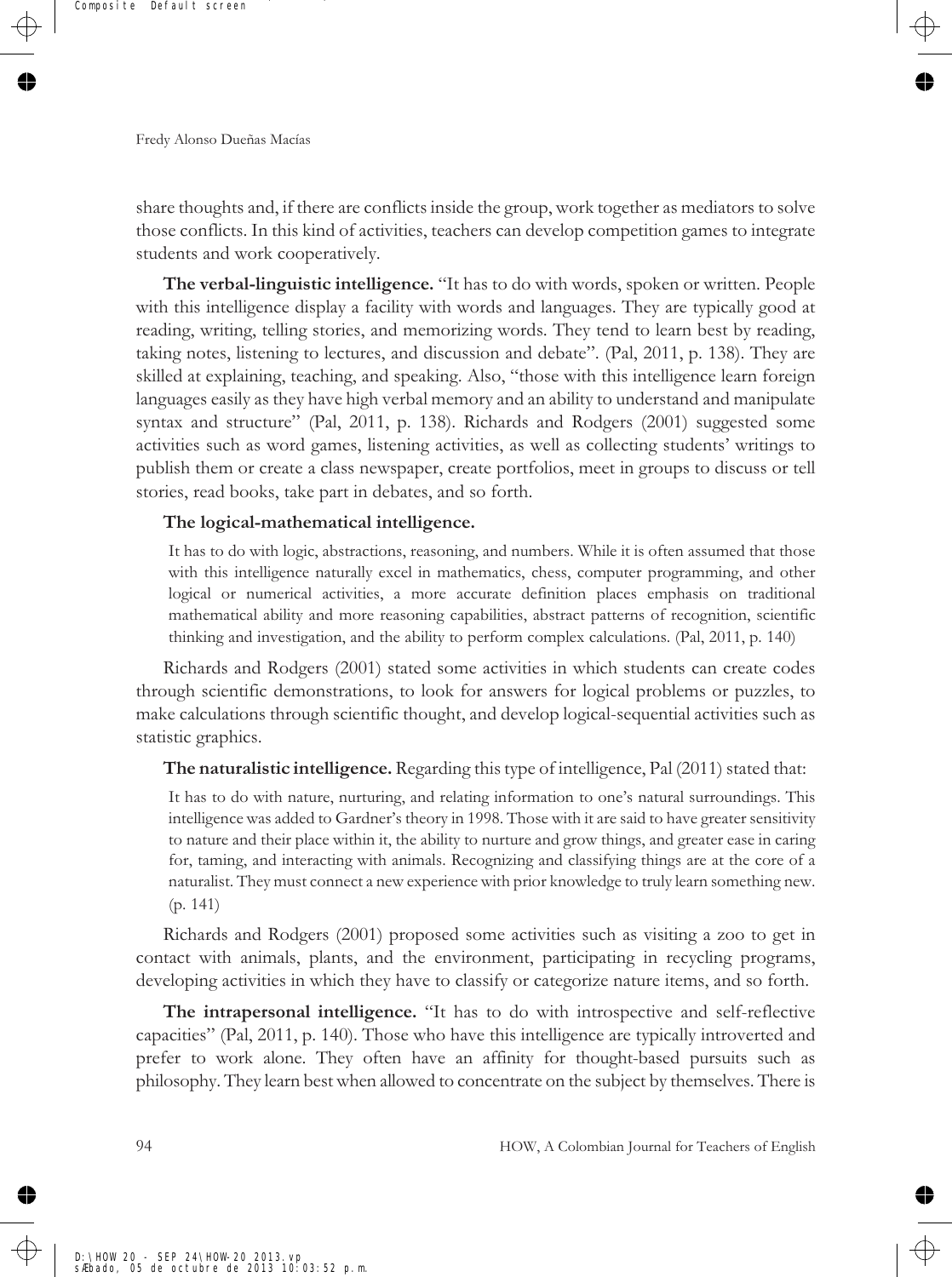often a high level of perfectionism associated with this intelligence. Hughes (2002) points out that these learners try to understand their inner feelings, dreams, relationships with others, strengths, and weaknesses. The understanding of all these aspects of their lives can lead them to work hard to achieve whatever they want. Richards and Rodgers (2001) considered activities related to independent work, individualized projects, personal journals, reflecting tasks, goal setting, and self-teaching or programmed instruction as the ones they enjoy the most.

**The visual-spatial intelligence.** "It has to do with vision and spatial judgment. People with this intelligence are typically very good at visualizing and proficient at solving puzzles. They have a strong visual memory and are often artistically inclined" (Pal, 2011, p. 141). Hughes (2002) mentioned that learners enjoy looking at maps, charts, flashcards, pictures, videos, and movies. In addition, Richards and Rodgers (2001) talked about the use of diagrams and/or slides to make paintings or collages based on imaginative storytelling, and students' drawings, among others.

**The musical intelligence.** Pal (2011) mentioned that:

It has to do with rhythm, music, and hearing. Those who have a high level of this intelligence display greater sensitivity to sounds, rhythms, tones, and music. They normally have good pitch and are able to sing, play musical instruments, and compose music. Since there is a strong auditory component to this intelligence, those who have it more developed may learn best by listening. They will often use songs or rhythms to learn and memorize information, and may work best with music playing in the background. (p. 142)

Hughes (2002) described this intelligence as the ability to produce and appreciate music, he stated that these learners "think of sounds, rhythms, and patterns and that they immediately respond to music either appreciating or criticizing what they hear" (p. 32).

From the abovementioned data, we can realize the relevance for teachers to combine activities considering students' intelligences because students are benefited by facilitating their learning. Armstrong (1987) stated that:

One of the most remarkable features of the MI theory is how it provides *eight different potential pathways* to learning. If a teacher is having difficulty reaching a student in the more traditional linguistic or logical way of instruction, this theory suggests several other ways in which the material might be presented to facilitate effective learning. (p. 19)

#### *What Are Interest Centers?*

Interest centers have a variety of other names, "activity centers," "learning centers," and "interest areas" are just a few of them. Interest centers are areas within the classroom where similar materials are grouped together to encourage specific activities or experiences for the children. These areas are well defined, distinct, and easy to see (Norris, Eckert, & Gardiner, 2004). The teacher is in charge of creating these areas in the classroom and each area is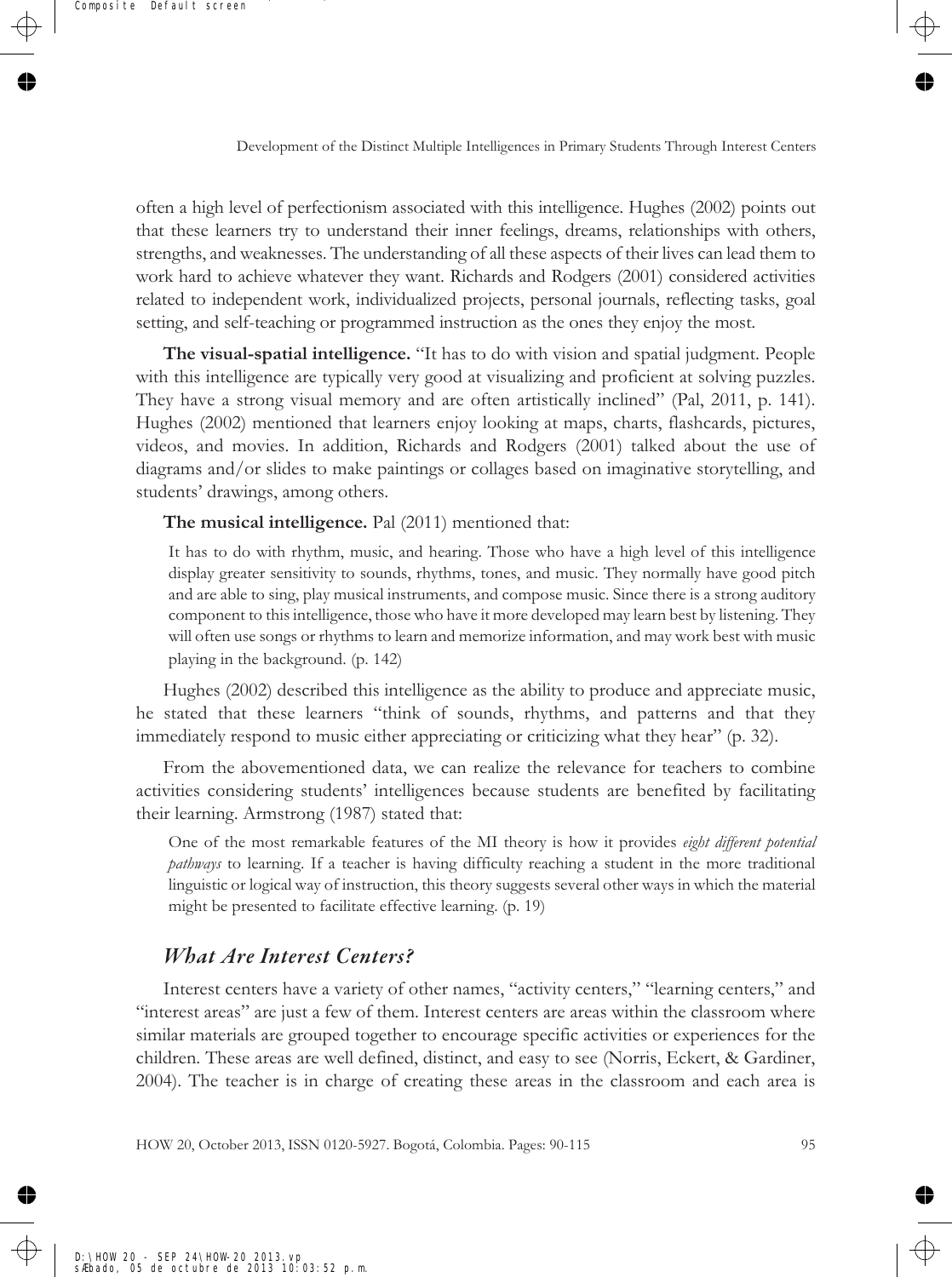focused on a specific activity that offers all kinds of interactions with materials and among students. Learners learn in a more enjoyable way about several topics that teachers want to teach them.

According to DiCarlo and Vagianos (2009), interest centers allow children to make choices from a variety of materials that teachers have provided to address developmental skills. The free-choice format of interest center time prevents children from having to wait in large groups and allows children to spend more time engaged with materials. Although teachers should strive to create multiple opportunities for children to practice a variety of skills across interest centers, it is likely that not all skills will be embedded in each one of them. Often, individual children avoid certain areas of the classroom. It is desirable for children to play in a variety of interest centers to take advantage of all available learning opportunities.

**How do interest centers work?** Norris (2004) explained how interest centers are independent stations set up throughout the classroom where children can go to actually engage in some learning activity. In this project, each interest center aimed at discovering and developing the students' intelligences through different activities or workshops related to a distinct intelligence. Children chose the center they wished to work in and decided on the amount of time to spend there. This way, interest centers provided a time when children explored and practiced skills to their own satisfaction providing them with opportunities for hands-on learning, cooperative learning, social interaction, real-life problem solving, autonomous learning, and open-ended activities.

Students learnt various subjects as they moved from one center to another. For example, an English topic may be presented in one center of the classroom; such center may have crosswords or activities for children to handle and so, it is an attempt to help them to discover their own way of learning.

## *What Are Learning Styles?*

Learning styles are related to MI. Claxton and Murrell (1987) pointed out that the ways in which an individual characteristically acquires, retains, and retrieves information are collectively termed the individual's learning style. Felder and Henriques (1995) mentioned that learning styles are a characteristic and preferred way of learning. Another way to look at learning styles is to think of them as the conditions under which an individual finds it easiest and most pleasant to learn. According to Brown (1980), learning styles are primarily visual, auditory, or kinesthetic (tactile). Visual learners prefer to learn by reading or watching. Auditory learners like to learn by listening. Kinesthetic learners learn by doing, by touching or manipulating objects, or by using their hands.

Although students can learn to adapt to learning styles that are not their preferred ones, most people have difficulty at first when asked to do something that seems unnatural to them.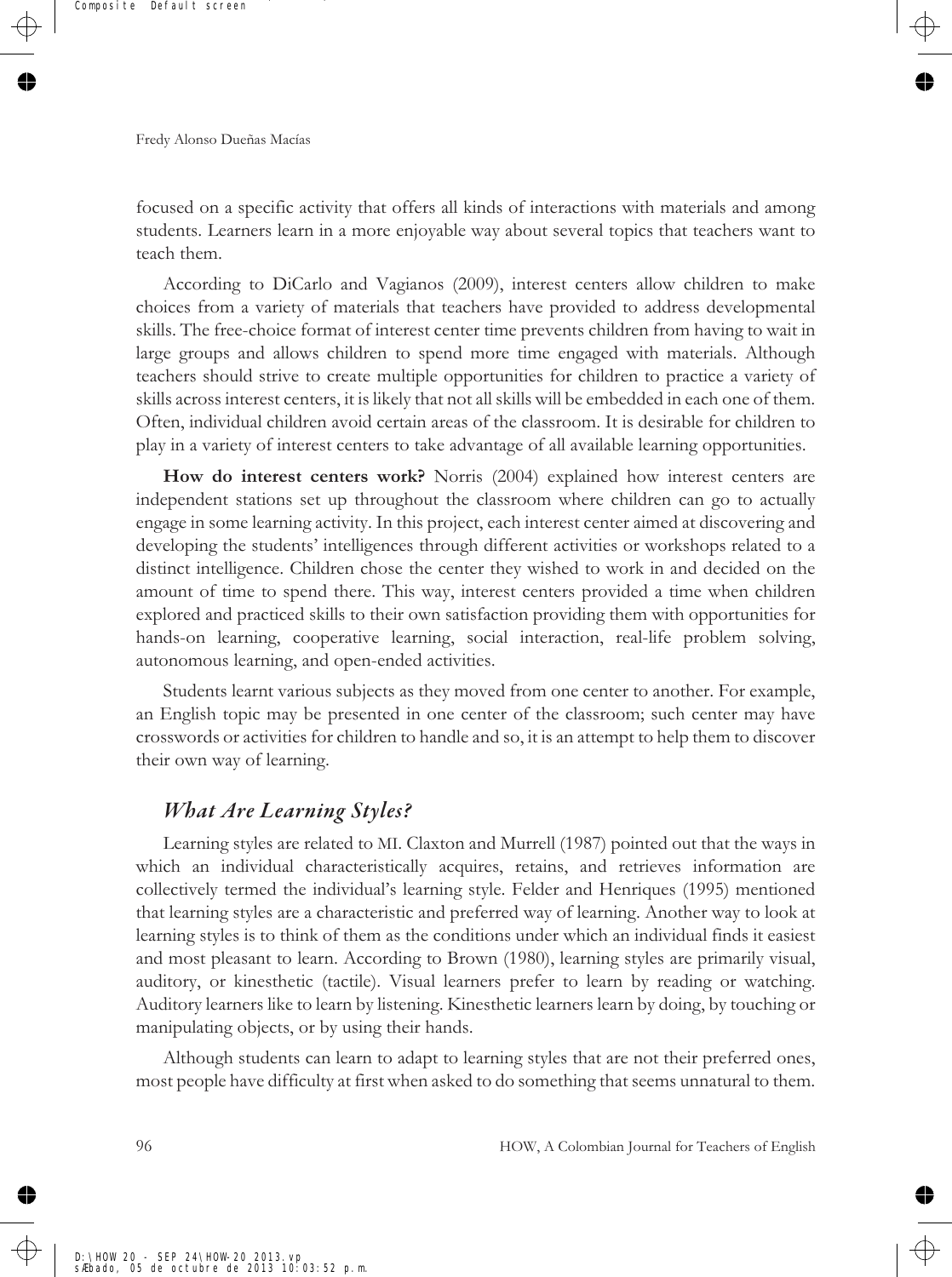The most successful teachers are those who can present material in a variety of ways using a combination of teaching methods in order to reach the diverse learning styles of their students.

#### **Research Methodology**

## *The Type of Research*

The type of research applied in this project was qualitative, more exactly, *action research*. Reason and Bradbury (2001) point out that action research aims at posing and solving problems, understanding, changing, or innovating classroom processes by collecting information in a spiral way through four stages: Plan, Action, Observation, and Reflection.

#### *Data Collection Procedures*

The instruments that were used for gathering information were as follows: an MI questionnaire (Appendix 1), classroom observation (Appendix 2), and a student mini-report sheet (Appendix 3). During the implementation of interest centers the MI questionnaire was applied before (to determine the predominant MI in the selected group) and after (to determine the incidence of interest centers on the development of the MI). For classroom observation, an open-ended observation form was used to identify how the teacher helped students to develop the MI in the classroom and what kind of learning activities were preferred by the students. After the students developed the activities proposed in each interest center, they had to complete a mini-report sheet with information related to the centers they worked in, the type and the activities they developed, what they liked the most, and their favorite interest center, among others. The information collected in the student mini-report sheet was analyzed in order to measure students' achievements, likes, and dislikes. It took place at the end of the data collection in order to validate and corroborate the gathered information during the whole process.

#### **Instructional Design**

It is crucial for language teachers to be aware of the educational needs of their students. All students do not learn the same way because they have different learning styles. This pedagogical proposal offered a perspective of teaching and learning in which students were encouraged to develop several activities—different from those usually offered by language teachers at school—allowing them to develop their MI. The methodology for the research context was based on interest centers in which students decided upon the activities they wanted to carry out, without losing the connection between centers' tasks and the English curriculum.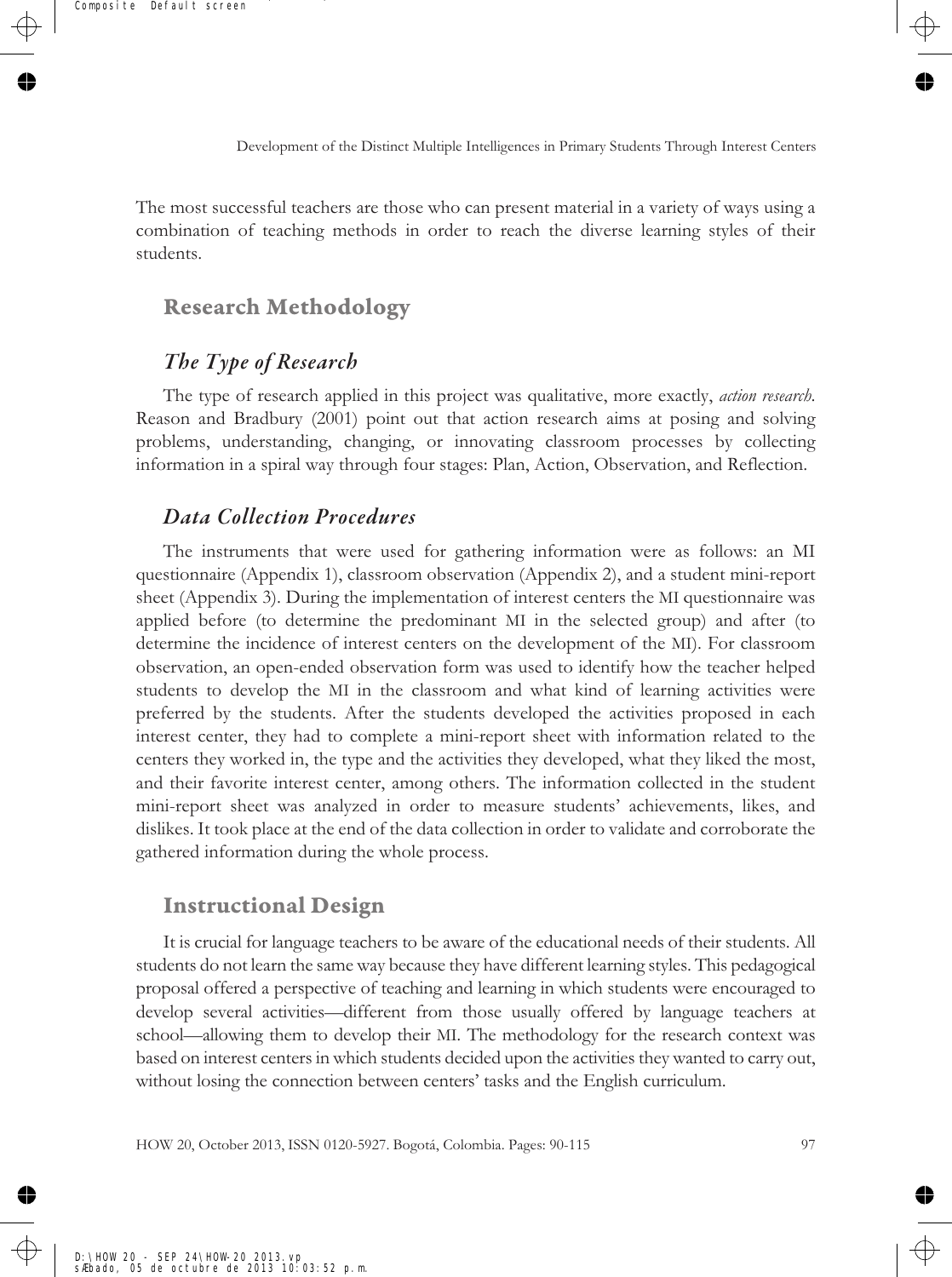The activities and materials proposed in the centers were related to topics and aspects of language acquired in the English class. As a result, students improved their English language skills along the way. The implementation of the interest centers was aimed at developing the students' MI. Besides, it pointed out how to find ways of teaching English considering learning styles. It was noticed that by implementing these centers students got to make their own choices and learnt to work both individually and in groups, according to their unique minds. These centers also looked for providing a wide variety of activities for all the students to complete, changing the traditional way of learning English for them. Finally, interest centers provided a classroom structure that allowed the teacher to assess the students regularly while the class engaged in meaningful, useful, and purposeful activities, innovating in that sense, the traditional classroom arrangements.

The school administrators approved the implementation of this project and decided to establish a specific classroom with different resources for its development. It was expected to find new strategies and methodologies which could contribute to the school's bilingual process.

Data gathered from the preliminary analysis showed how verbal-linguistic, visual-spatial, logical-mathematical, and intrapersonal were the intelligences students developed least. Thus the project was mainly focused on developing these intelligences, without leaving aside the other ones.

#### *How Were Interest Centers Focused?*

The activities to be developed were focused on determining the incidence of interest centers on the development of the distinct MI. Through the implementation of the interest centers, the students were encouraged to develop several activities and mini-workshops related to each type of intelligence with corresponding materials and activities adapted to English as a foreign language (EFL) teaching, as shown in Table 1.

When developing the different activities in each interest center, students had to complete the student mini-report sheet that allowed the teacher to make an analysis of aspects related to the rate they gave to the centers they worked in, the way of working and the type of activities students liked the most in each center, their favorite centers, among others.

#### *How Were the Interest Centers Set Up?*

A special classroom at school was assigned for setting up the interest centers, and in this way, to facilitate the classroom arrangement. This classroom was divided into independent stations focused on the MI to be developed (see Figure 1). The location of each center allowed students to be engaged in some learning activity. For each center similar materials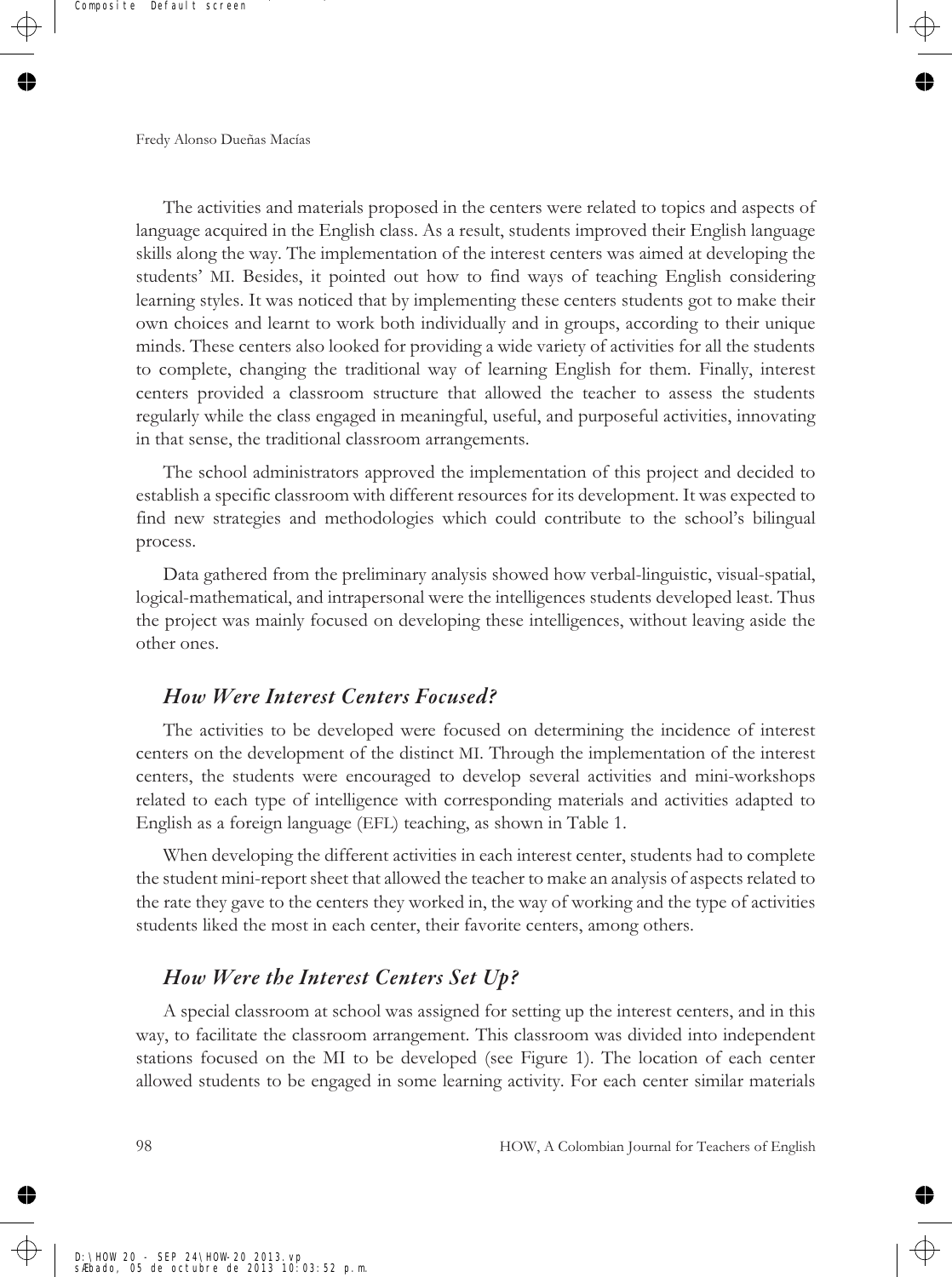were grouped together to encourage specific intelligence learning experiences for the students. The activities proposed for working in the centers had a relation to the school English curriculum. Regarding class time, two hours out of the seven of class instruction per week, were focused on the interest centers activities.

| <b>Interest</b><br>Center                | Teaching<br><b>Materials</b>                                                                                                                                                                | <b>Teaching Activities</b>                                                                                                                         | Purposes                                                                     |
|------------------------------------------|---------------------------------------------------------------------------------------------------------------------------------------------------------------------------------------------|----------------------------------------------------------------------------------------------------------------------------------------------------|------------------------------------------------------------------------------|
| Verbal-<br>linguistic<br>intelligence    | Books, paper,<br>stories, word<br>games, etc.                                                                                                                                               | Storytelling, creating an<br>English dictionary, reading<br>comprehension exercises,<br>riddles, missing words, etc.                               | - Read about it.<br>- Write about it.<br>- Talk about it.<br>- Listen to it. |
| Logical-<br>mathematical<br>intelligence | Solving problems, creating<br>problems, asking questions,<br>Puzzles and games,<br>creating spreadsheets of<br>computers,<br>interviews about likes and<br>software, etc.<br>dislikes, etc. |                                                                                                                                                    | - Quantify it.<br>- Think about it.<br>- Conceptualize it.                   |
| Visual-spatial<br>intelligence           | Computers,<br>software, videos,<br>posters, flashcards,<br>etc.                                                                                                                             | Describing pictures, making<br>diagrams, matching<br>activities, mapping activities,<br>drawing and painting<br>crosswords, etc.                   | - Draw it.<br>- Visualize it.<br>$-$ Color it.<br>- Mind-map it.             |
| Bodily-<br>kinesthetic<br>intelligence   | Things to build,<br>sports and physical<br>games, tactile<br>things, hands on<br>materials, etc.                                                                                            | Hands-on activities, role<br>plays, TPR activities, English<br>concepts with bodily<br>motion, sensory awareness<br>activities, and singing songs. | $-$ Build it.<br>$-$ Act it out.<br>$-$ Touch it.<br>- Dance it.             |
| Musical-<br>rhythm<br>intelligence       | Song and music<br>tapes, music videos,<br>musical<br>instruments.                                                                                                                           | Singing songs, singing-along,<br>writing and singing music,<br>playing music, using natural<br>music and sounds.                                   | $-$ Sing it.<br>$-$ Rap it.<br>- Listen to it.                               |

**Table 1.** Interest Centers Focused on Multiple Intelligences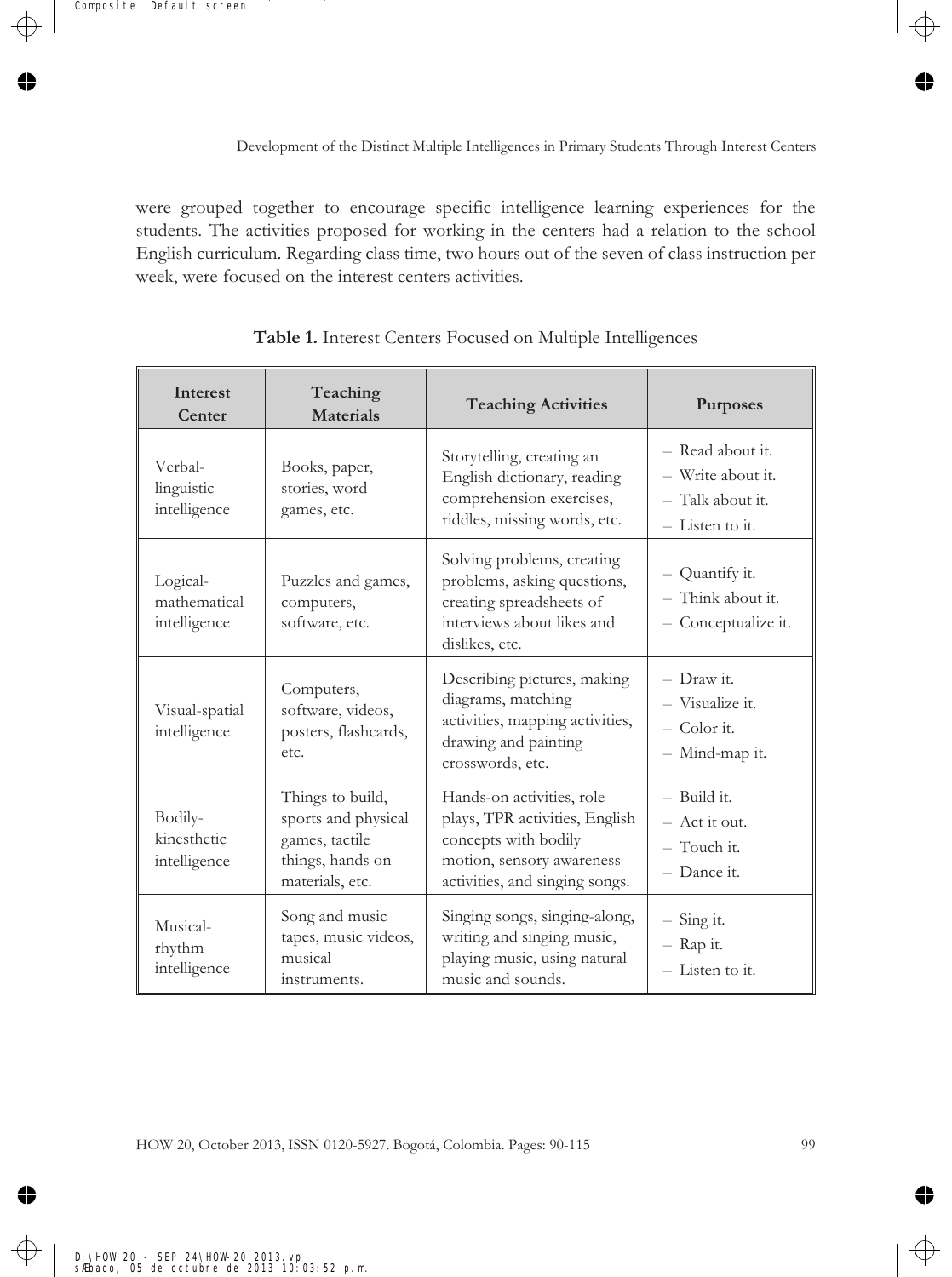| Interest<br>Center            | Teaching<br>Materials                                                                                                                    | <b>Teaching Activities</b>                                                                                                                                                                | Purposes                                                                                          |
|-------------------------------|------------------------------------------------------------------------------------------------------------------------------------------|-------------------------------------------------------------------------------------------------------------------------------------------------------------------------------------------|---------------------------------------------------------------------------------------------------|
| Interpersonal<br>intelligence | Group games,<br>surveys,<br>questionnaires, etc.                                                                                         | Riddles, cooperative groups,<br>English board games,<br>computer games for pair or<br>group work, discussion<br>groups, team problem<br>solving, etc.                                     | - Teach it.<br>- Collaborate on it.<br>- Interact with<br>respect towards it.                     |
| Intrapersonal<br>intelligence | Reflective materials,<br>instructive<br>materials, individual<br>games, jigsaws, etc.                                                    | Journaling activities,<br>portfolios, biographies,<br>giving personal information,<br>personal diary, etc.                                                                                | - Connect it to<br>your personal life.<br>- Make choices in<br>regard to it.<br>- Talk about you. |
| Naturalist<br>intelligence    | Pictures of nature<br>things, readings<br>from nature<br>magazines, videos<br>of nature, music of<br>sounds of nature,<br>collages, etc. | Awareness activities,<br>mini-field trips outside the<br>classroom, understanding<br>relating to and functioning<br>in the natural world,<br>environmental protection<br>activities, etc. | - Sense it.<br>$-$ Feel it.<br>- Experience it.<br>- Relate it.                                   |

Finally, for each interest center some components were established such as title, instructions, learning alternatives (materials-activities) goals, and a student mini-report sheet of the activities to be developed in each one. The activities to be proposed had a time length of 15 minutes. In the two hours devoted to the implementation of the interest centers, students were allowed to participate and develop the activities proposed in the eight centers.

# *How Did the Students Participate So That They Maximized Their MI?*

Students were distributed in the centers randomly. They made decisions about the kind of work to do considering the learning materials and proposed tasks in each center. As a consequence, the interest centers provided a time when students explored and practiced skills and intelligences to their own satisfaction. These also provided students with opportunities for hands-on learning, cooperative learning, social interaction, real-life problem solving, autonomous learning, and open-ended activities. Although learners were assigned randomly, they explored other ways of learning through different hands-on activities. This exploration led to the discovery of how the centers helped students maximized their MI.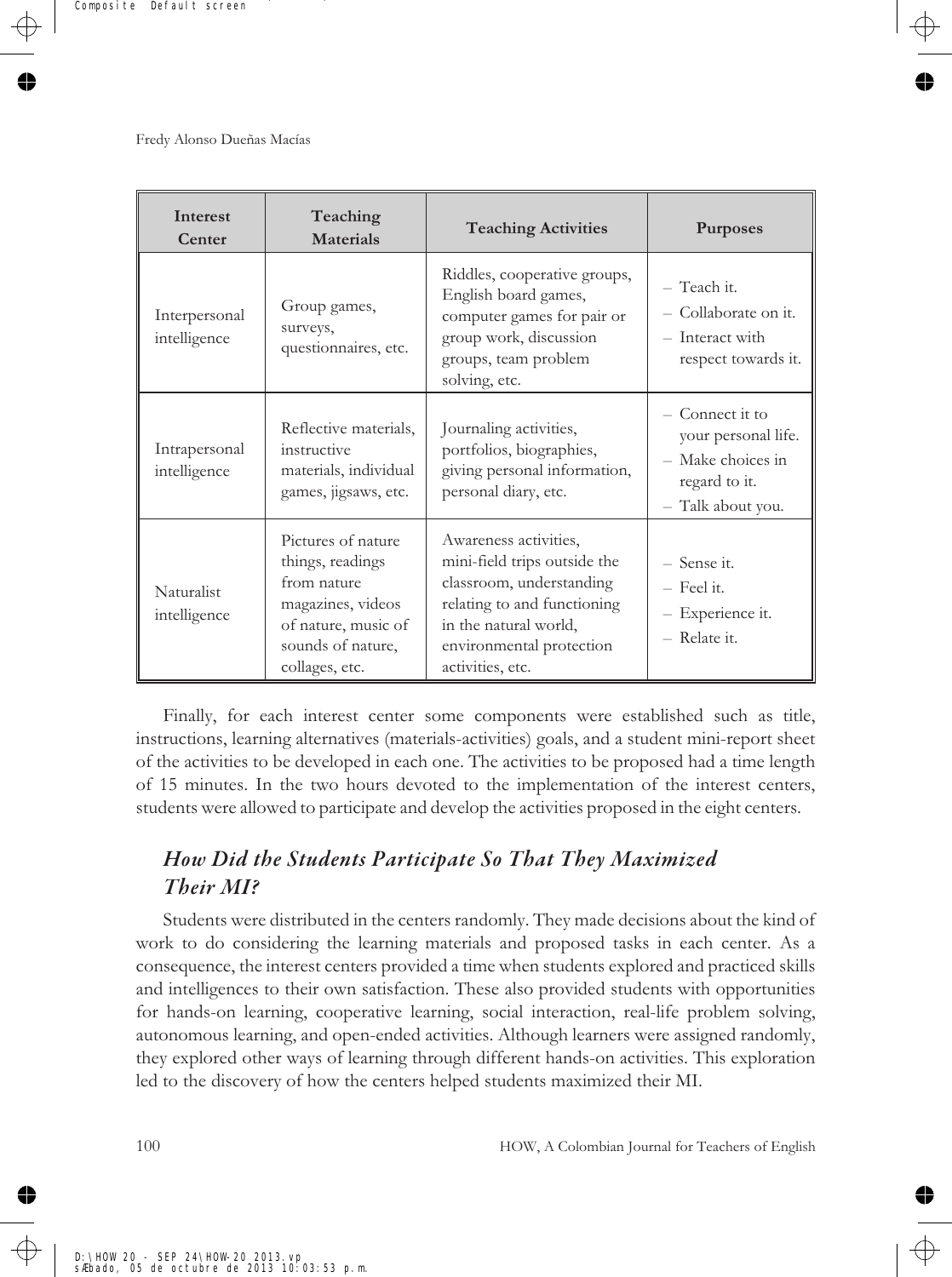

**Figure 1.** How the Interest Centers Were Set Up

#### *What Was the Teacher's Role?*

The teacher-researcher had several roles when working with the centers. First, he was the manager. He was in charge of setting up the classroom and deciding how to implement the proposal. Second, he was a facilitator. He decided what didactic materials and activities were to be proposed so that learners acquired knowledge in different groups at different moments. Finally, he was an evaluator. He assessed students during the process of implementation. All in all, the implementation of the centers let the teacher assume different roles in order to guarantee students' work and the achievement of the research objectives. Pretti-Frontczak and Bricker (2004) stated that the teacher's role when implementing interest centers is to design the environment and select materials, activities, and routines that will promote children's opportunities to perform specific skills.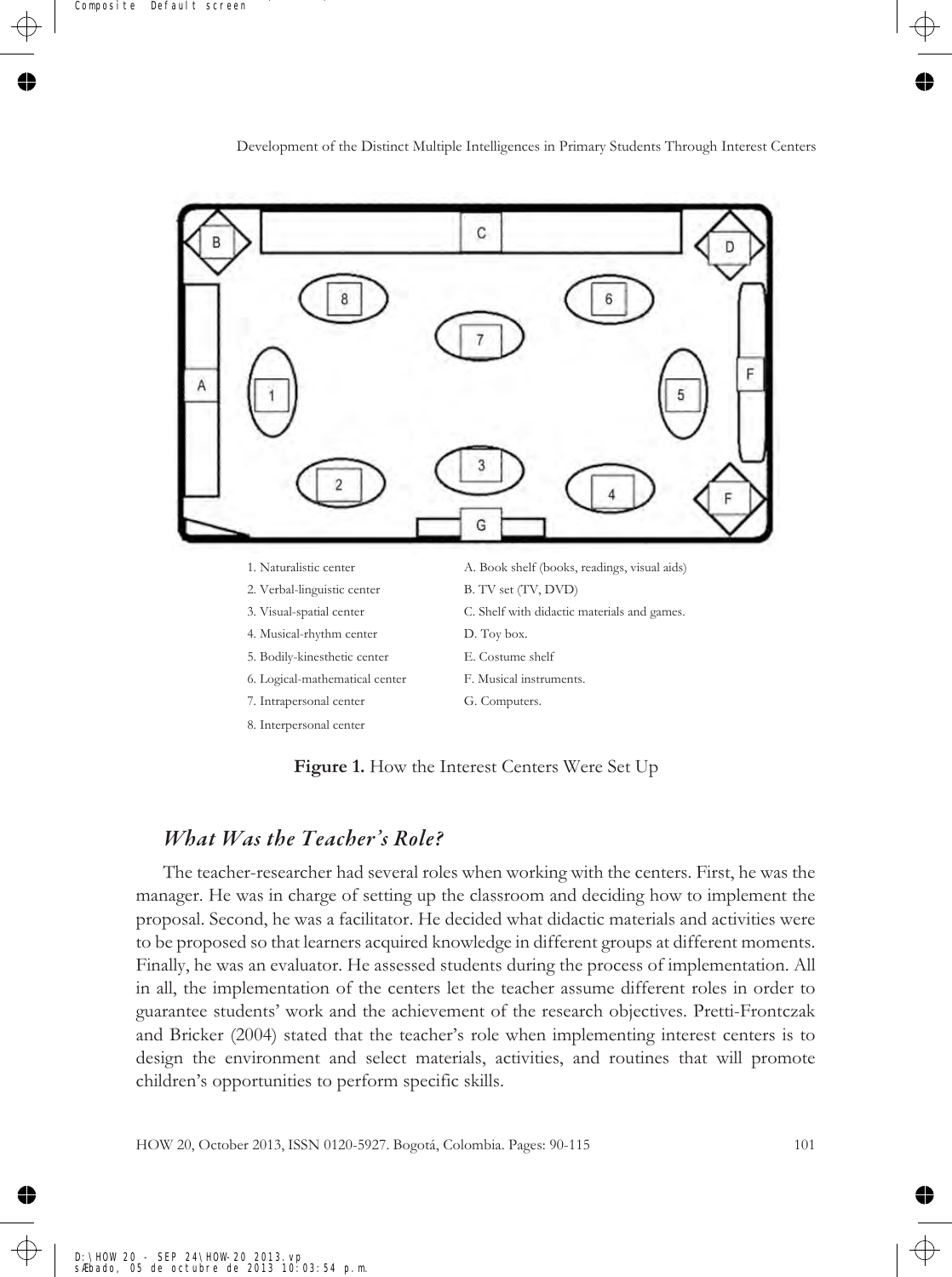## **Data Analysis**

Here, the data gathered from the instruments in the two moments they were implemented (before and after implementation) are presented through a data analysis matrix for each one of the instruments (MI questionnaire, open-ended observation form, and student mini-report sheet), in which the data gathered are summarized and presented in general terms for both moments. Finally, general conclusions in relation to the findings of each instrument are mentioned.

The MI questionnaire was applied before (to determine the predominant MI in the selected group) and after (to determine the incidence of interest centers on the development of the MI). For each one of the MI, there were five questions addressed to identify key aspects to determine what the most developed intelligences in the students were. It was expected that a clear idea would be got of what intelligences most of the students needed to foster so that they maximized their skills. The results are shown in Table 2.

For classroom observation, an open-ended observation form was used to identify how the teacher helped students to develop the MI in the classroom and what kind of learning activities were preferred by them. This instrument was applied at random, which means that the observations took place in different classes in order to collect data that helped to identify how the MI were developed in the classroom and what kind of learning activities were preferred by the students. These observations were carried out over a period of two months, one hour per day, during the time devoted for the English class. To do this data analysis, the *basic path of data analysis* in an a priori approach was followed as proposed by Freeman (1998), considering that this research began with a set of established categories (Multiple Intelligences), which were determined in advance. The results are shown in Table 3.

After the students developed the activities proposed in each interest center, they had to complete a mini-report sheet with information related to the centers they worked in, the type and the activities they developed, what they liked the most, and their favorite center, among others. It was applied at random to all the participants at different moments in which interest centers activities took place. It was used only after implementation considering that it had as a main purpose the collection of information that allowed describing how interest centers helped students to maximize their MI and, as a consequence, their own learning styles plus determining the incidence of interest centers on the development of the MI. This instrument was applied for a period of two months, during the time devoted for the implementation of the interest centers in the English class.

The information collected in the student mini-report sheet was analyzed in order to measure students' achievements, likes and dislikes. It took place at the end of the data collection in order to validate and corroborate the gathered information during the whole process. The results are shown in Table 4.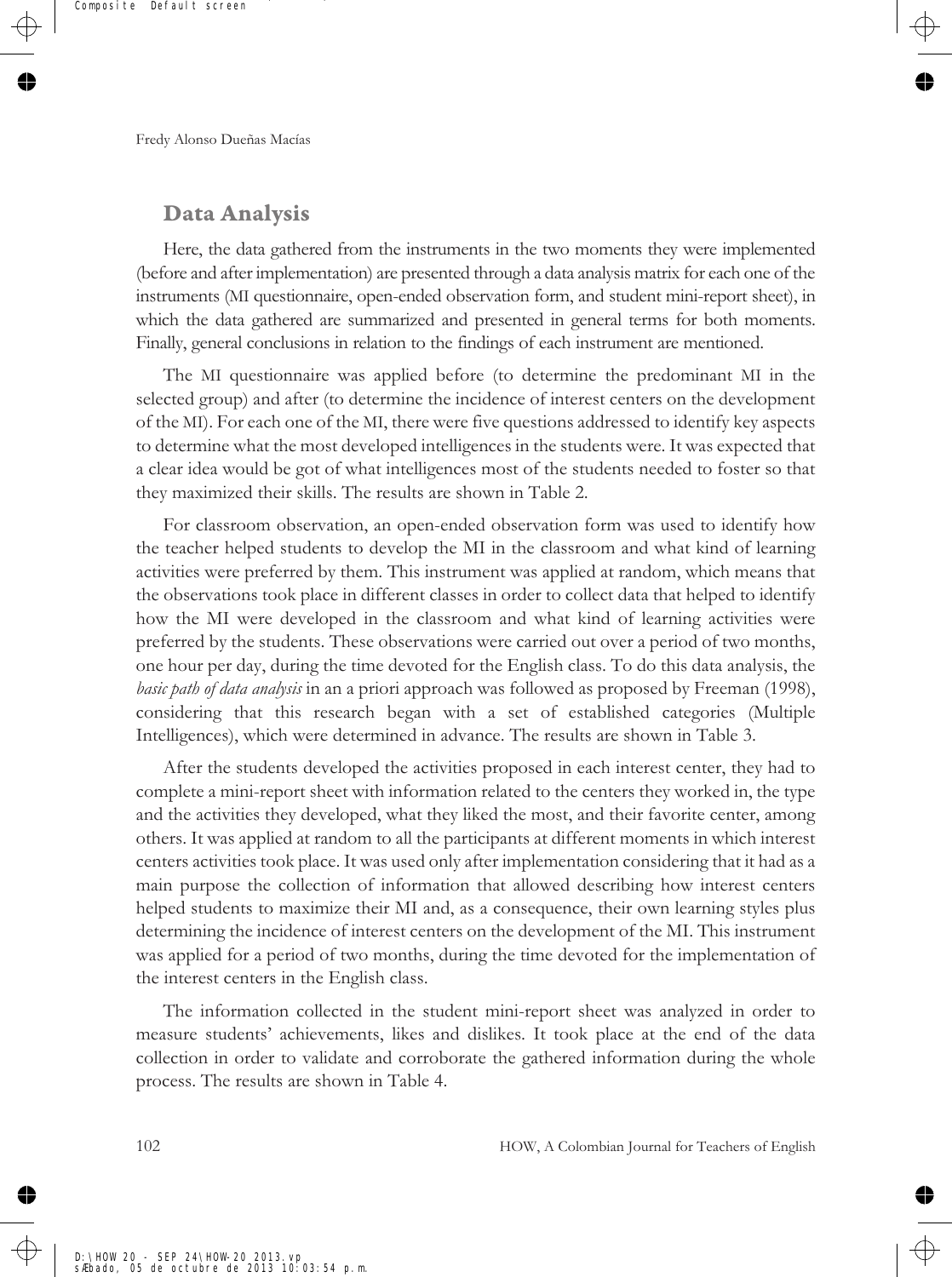| Objective                                                                                                         | <b>Relevant Date</b>                                                                                                                                                                                                                                                                                                                                                                                                                                                                                                            | <b>Observations</b>                                                                                                                                                                                                                                                                                                                                                                                          |  |  |  |
|-------------------------------------------------------------------------------------------------------------------|---------------------------------------------------------------------------------------------------------------------------------------------------------------------------------------------------------------------------------------------------------------------------------------------------------------------------------------------------------------------------------------------------------------------------------------------------------------------------------------------------------------------------------|--------------------------------------------------------------------------------------------------------------------------------------------------------------------------------------------------------------------------------------------------------------------------------------------------------------------------------------------------------------------------------------------------------------|--|--|--|
| Before implementation of interest centers                                                                         |                                                                                                                                                                                                                                                                                                                                                                                                                                                                                                                                 |                                                                                                                                                                                                                                                                                                                                                                                                              |  |  |  |
| To determine the<br>predominant MI in the<br>selected group.                                                      | - The predominant MI were:<br>naturalist, interpersonal,<br>bodily-kinesthetic, and musical.<br>- The less predominant MI in the<br>group of students were:<br>verbal-linguistic, visual-spatial,<br>logical-mathematical, and<br>intrapersonal.                                                                                                                                                                                                                                                                                | - It is necessary and relevant in<br>the teaching practice that<br>teachers combine activities<br>considering students' MI to<br>benefit most of students'<br>learning process, so that each<br>student has the opportunity to<br>learn in harmonious ways with<br>his/her unique mind.                                                                                                                      |  |  |  |
|                                                                                                                   | After implementation of interest centers                                                                                                                                                                                                                                                                                                                                                                                                                                                                                        |                                                                                                                                                                                                                                                                                                                                                                                                              |  |  |  |
| To determine the<br>$\overline{\phantom{0}}$<br>incidence of interest<br>centers on the<br>development of the MI. | - The results showed a similar<br>tendency in relation to<br>predominant MI. The<br>predominant MI were: naturalist,<br>interpersonal, bodily-kinesthetic,<br>and musical.<br>- The results showed a different<br>tendency in relation to the least<br>predominant MI. There was an<br>increase in the number of<br>students who selected or always<br>answered some of the items<br>referring to verbal-linguistic,<br>visual-spatial,<br>logical-mathematical, and<br>intrapersonal intelligences as<br>their preferred ones. | - After implementing the interest<br>centers, we found the gathered<br>results from the questionnaire<br>varied considerably. This was<br>achieved due to the opportunity<br>that interest centers offered the<br>teacher at the moment of<br>combining activities in his daily<br>teaching practices considering<br>students' intelligences. Students<br>benefit by facilitating their<br>learning process. |  |  |  |

## **Table 2.** Results from the MI Questionnaire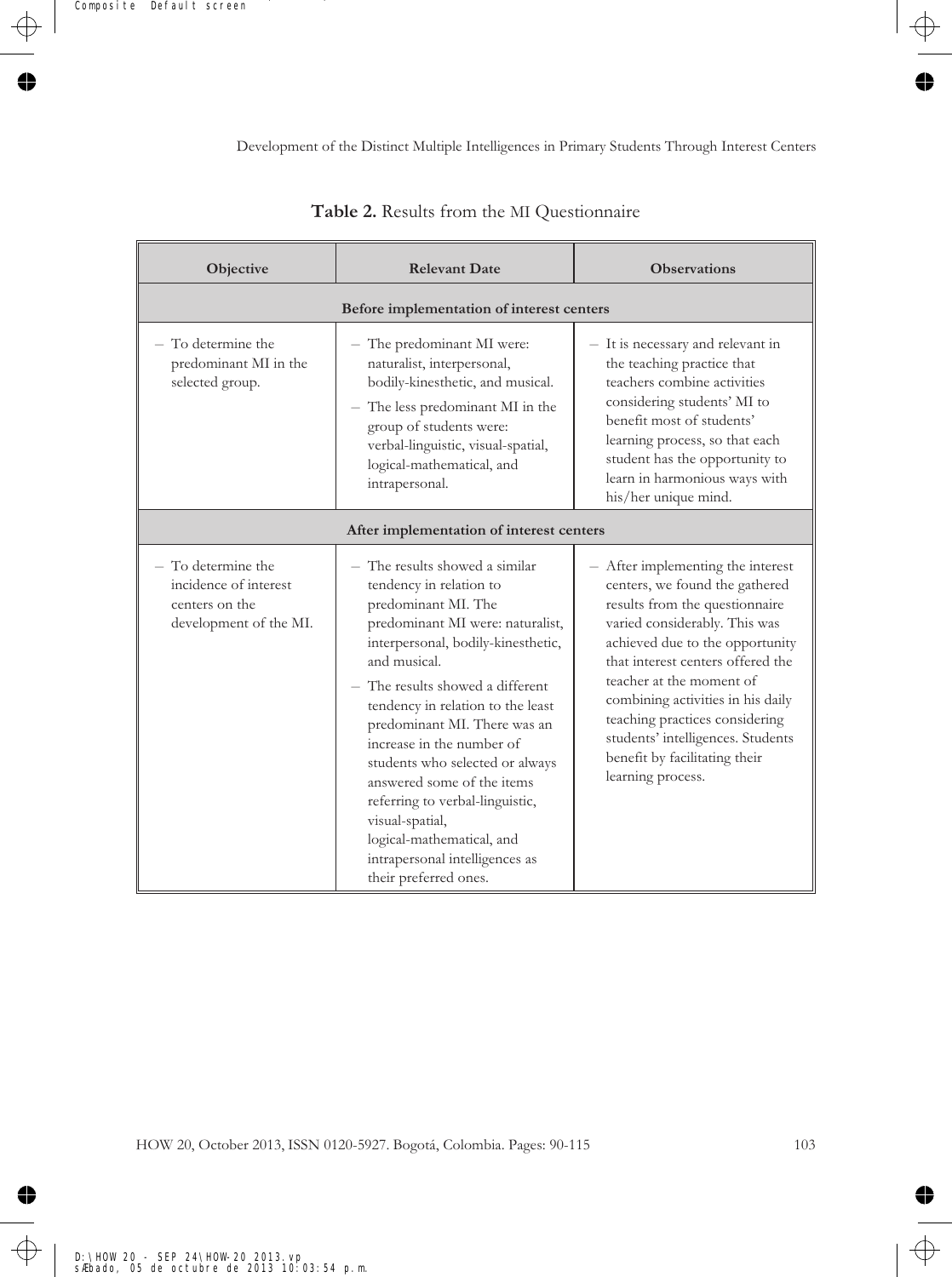| Objective                                                                                                                                                                               | <b>Relevant Data</b>                                                                                                                                                                                                                                                                                                                                                                                                                                                                                                                                                                                                                                                                                   | <b>Observations</b>                                                                                                                                                                                                                                                                                                                                                                                                                                                                                                                                                                                                                                                                                                                                                                                                                                                       |  |  |  |  |
|-----------------------------------------------------------------------------------------------------------------------------------------------------------------------------------------|--------------------------------------------------------------------------------------------------------------------------------------------------------------------------------------------------------------------------------------------------------------------------------------------------------------------------------------------------------------------------------------------------------------------------------------------------------------------------------------------------------------------------------------------------------------------------------------------------------------------------------------------------------------------------------------------------------|---------------------------------------------------------------------------------------------------------------------------------------------------------------------------------------------------------------------------------------------------------------------------------------------------------------------------------------------------------------------------------------------------------------------------------------------------------------------------------------------------------------------------------------------------------------------------------------------------------------------------------------------------------------------------------------------------------------------------------------------------------------------------------------------------------------------------------------------------------------------------|--|--|--|--|
|                                                                                                                                                                                         | Before implementation of interest centers                                                                                                                                                                                                                                                                                                                                                                                                                                                                                                                                                                                                                                                              |                                                                                                                                                                                                                                                                                                                                                                                                                                                                                                                                                                                                                                                                                                                                                                                                                                                                           |  |  |  |  |
| To identify how the MI<br>were developed in the<br>classroom and what<br>kind of learning<br>activities were preferred<br>by the students in order<br>to focus the interest<br>centers. | - It was noticed that the activities<br>proposed in the English class were<br>planned according to the methodology<br>of a textbook. The students and the<br>teacher followed a work routine that<br>was guided by these texts and what was<br>suggested by the English curriculum.<br>- Most of the time students developed<br>activities related to the development<br>and reinforcement of language skills.                                                                                                                                                                                                                                                                                         | - Activities were not planned around<br>the students' needs and/or<br>interests; these were planned<br>around the textbooks' suggestions.<br>- Students were not allowed to<br>maximize their distinct intelligences<br>since they just completed activities<br>designed to fulfill some specific<br>intelligences.                                                                                                                                                                                                                                                                                                                                                                                                                                                                                                                                                       |  |  |  |  |
|                                                                                                                                                                                         | After implementation of interest centers                                                                                                                                                                                                                                                                                                                                                                                                                                                                                                                                                                                                                                                               |                                                                                                                                                                                                                                                                                                                                                                                                                                                                                                                                                                                                                                                                                                                                                                                                                                                                           |  |  |  |  |
| - To determine the<br>incidence of interest<br>centers on the<br>development of the MI.                                                                                                 | - It was noticed that the activities<br>proposed in the interest centers<br>allowed the students to maximize their<br>distinct intelligences.<br>- In contrast with the observations<br>before the implementation, in which<br>they just developed or completed<br>activities designed to fulfill some<br>specific intelligences (e.g.<br>verbal-linguistic, intrapersonal)<br>- The activities proposed in the interest<br>centers allowed the students and the<br>teacher to follow a work routine that<br>was guided by activities and materials<br>that could work jointly with what was<br>proposed in the English textbook and<br>what was suggested by the English<br>curriculum of the school. | Interest centers considered the<br>students' needs and/or interests.<br>The students had the opportunity<br>to explore different and meaningful<br>activities which contributed to<br>develop their MI.<br>- During the implementation of the<br>interest centers, it was noticed that<br>aspects related to specific<br>intelligences were combined in a<br>meaningful way in other centers,<br>allowing the teacher to think about<br>specific center activities in which<br>one or more MI could be<br>developed or performed at the<br>same time.<br>- The implementation of the interest<br>centers allowed observing how,<br>despite the activities and in some<br>sense the non-controlled space on<br>the part of the teacher<br>(monitoring), the students were<br>encouraged to develop the<br>activities, without showing any<br>relevant behavior difficulty. |  |  |  |  |

## **Table 3.** Results From Classroom Observation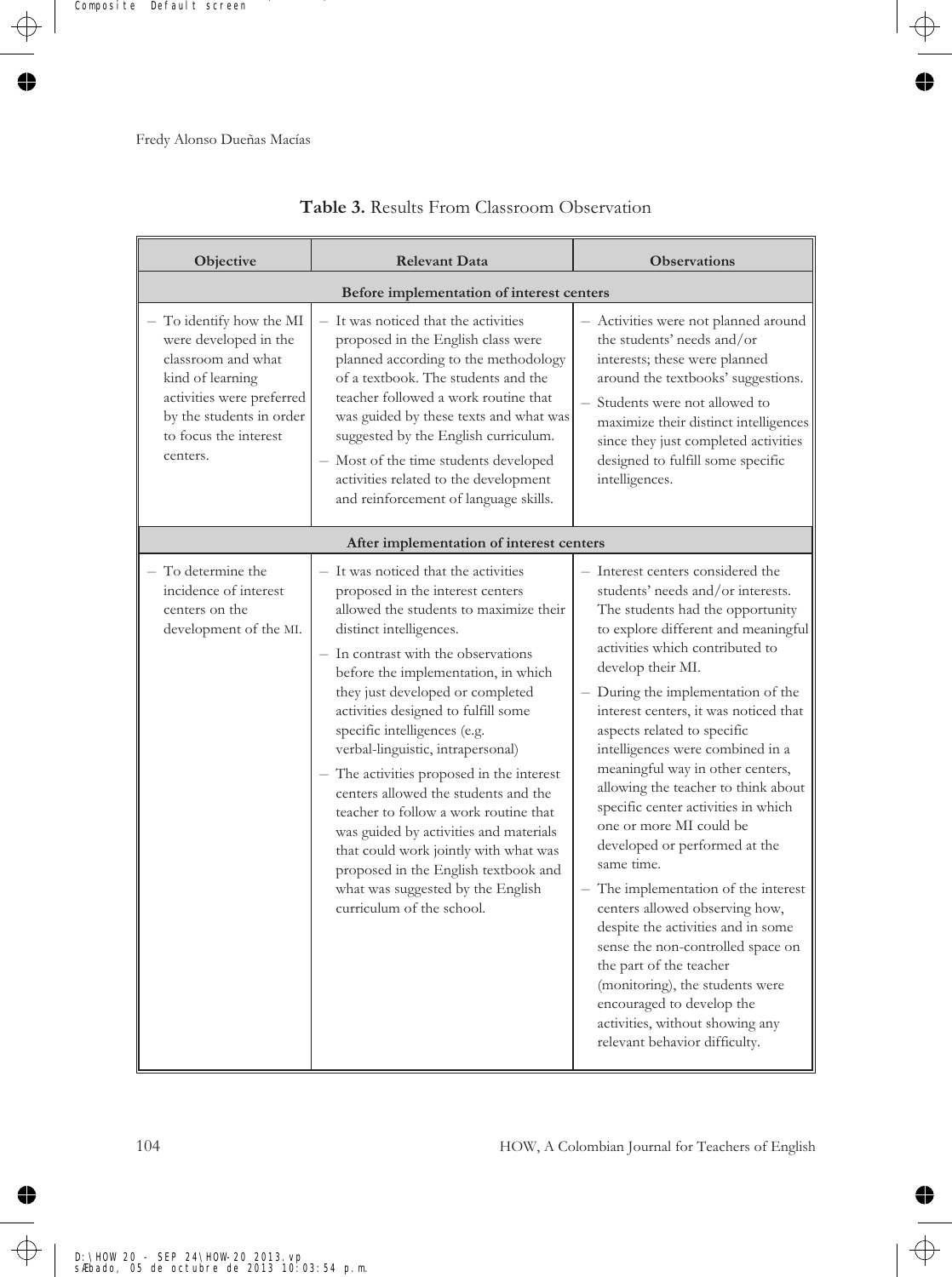| <b>Relevant Data</b>                                                                                                                                                                                                                                                                                                                                                                                                         | <b>Observations</b>                                                                                                                                                                                                                                                                                                                                                                                                      |
|------------------------------------------------------------------------------------------------------------------------------------------------------------------------------------------------------------------------------------------------------------------------------------------------------------------------------------------------------------------------------------------------------------------------------|--------------------------------------------------------------------------------------------------------------------------------------------------------------------------------------------------------------------------------------------------------------------------------------------------------------------------------------------------------------------------------------------------------------------------|
| In general, the students rated the interest centers<br>as excellent or good. Items like fair, poor, or I<br>did not participate were not selected.<br>In general, the students were in agreement with<br>answering what they liked the most about the<br>interest centers, including aspects such as the<br>materials they used, the interaction with others,<br>the English practice and the self-challenging<br>component. | - The data gathered from the student mini-report<br>sheet demonstrated that the implementation of<br>the interest centers had an incidence in the<br>development of the MI of fifth graders.<br>- The data gathered allowed describing how<br>interest centers helped students to maximize<br>their MI and, as a consequence, their own<br>learning style plus the kind of activities needed to<br>help in such purpose. |
| In general, the students coincided with answering<br>they wanted to do these kinds of activities again.<br>Items like never or not sure were not selected.                                                                                                                                                                                                                                                                   |                                                                                                                                                                                                                                                                                                                                                                                                                          |
| In relation to the item referring to the favorite<br>interest centers of the students, the<br>musical-rhythm, intrapersonal, visual-spatial and<br>bodily-kinesthetic were selected as the preferred<br>ones.                                                                                                                                                                                                                |                                                                                                                                                                                                                                                                                                                                                                                                                          |

#### **Table 4.** Results From the Student Mini-Report Sheet

## **Findings**

Considering that this project aimed at determining the incidence of interest centers in developing the MI of fifth graders, we pose the following question: How do interest centers contribute to develop fifth graders' MI? The findings were as follows:

In relation to the MI, it was noticed that through creating educational experiences based on natural talents, the teacher was more likely to increase opportunities whereby students could become actively engaged in learning experiences that were pleasurable, heightened or magnified. All human beings have MI and these can be nurtured and strengthened, or ignored and weakened. The most relevant aspects to think about in incorporating the MI theory in the classroom are that it creates a dynamic environment in the classroom, it suggests several ways in which materials and activities might be presented to facilitate effective learning in the students, and students have the opportunity to learn in harmonious ways with their unique minds.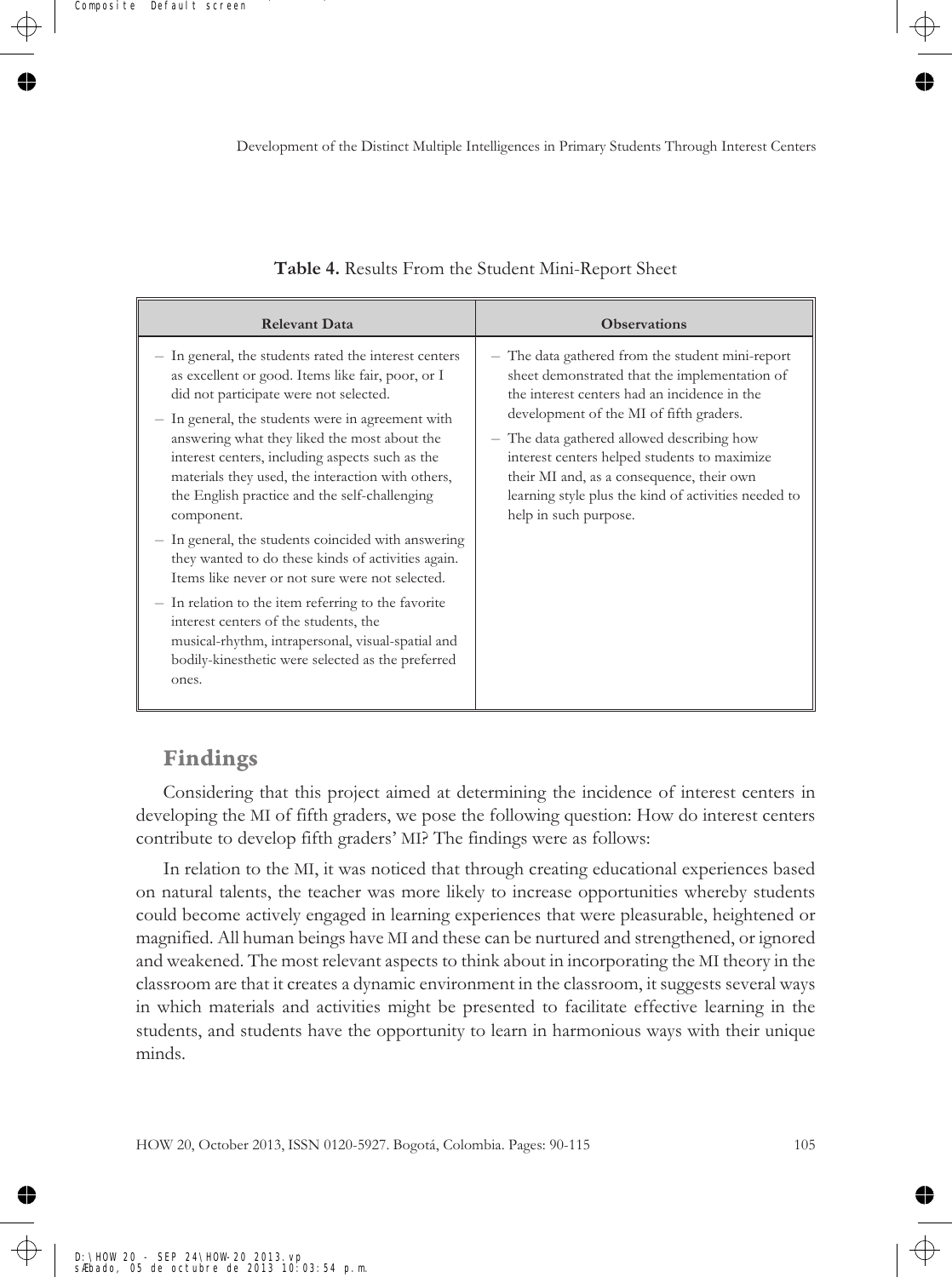Students differ in the strengths and combinations of intelligences, which can be enhanced through training and practice. The broad view of human intelligences in the MI theory gives teachers a complex model with which to construct curriculum and offers teachers a way to analyze their best techniques and strategies in light of the students' differences. Thus, its inclusion allows teachers to apply a way to maximize students' potential in their lesson planning and curriculum development.

A general knowledge of the students' abilities, interests, needs, attitudes, and ways of learning was got along the process of the implementation of the interest centers. For the future it will allow a better adaptation of the English class objectives and contents, keeping under consideration the characteristics of the students.

This project made its greatest contribution to language teachers because through its development, it could be noticed that they can expand their repertoire of techniques, tools, and strategies beyond the typical linguistic and logical ones often used by them in the EFL classroom.

In this research, interest centers were organized spaces inside the classroom addressed to develop the distinct MI of the students. Thus, in the centers students had the opportunity to encounter different materials and activities which had the purpose of developing the MI and reinforcing the English language practice. It allowed learners a chance to work and explore materials and activities they usually did not use in class.

Interest centers provided an opportunity for the students to develop activities that helped them to discover their own way of learning. They provided opportunities for authentic learning based on students' needs, interests and talents. As a result, all students developed and applied new skills. In the fall, most students described some centers as their "favorite" and as the ones where they felt confident. This means interest centers had a great incidence on the development of MI. Hughes (2002) stated that teachers should design activities and spaces which will allow students to interact with the space around them. Thus, this project allowed students to remember and process the information in a better way, allowing them to take advantage of their distinct intelligences.

Interest centers allowed children make choices from a variety of materials that the teacher provided to address developmental skills. The free-choice format of interest centers prevented children from having to wait in a large group and allowed children to spend more time engaged with materials. Since so much of the centers' work was collaborative, cooperative learning skills improved in all the students, that is, they became skilled at listening, accommodating group changes, helping each other and sharing leadership in different activities. Students learnt not only to respect each other, but also to appreciate and call upon the abilities and unique talents of their classmates.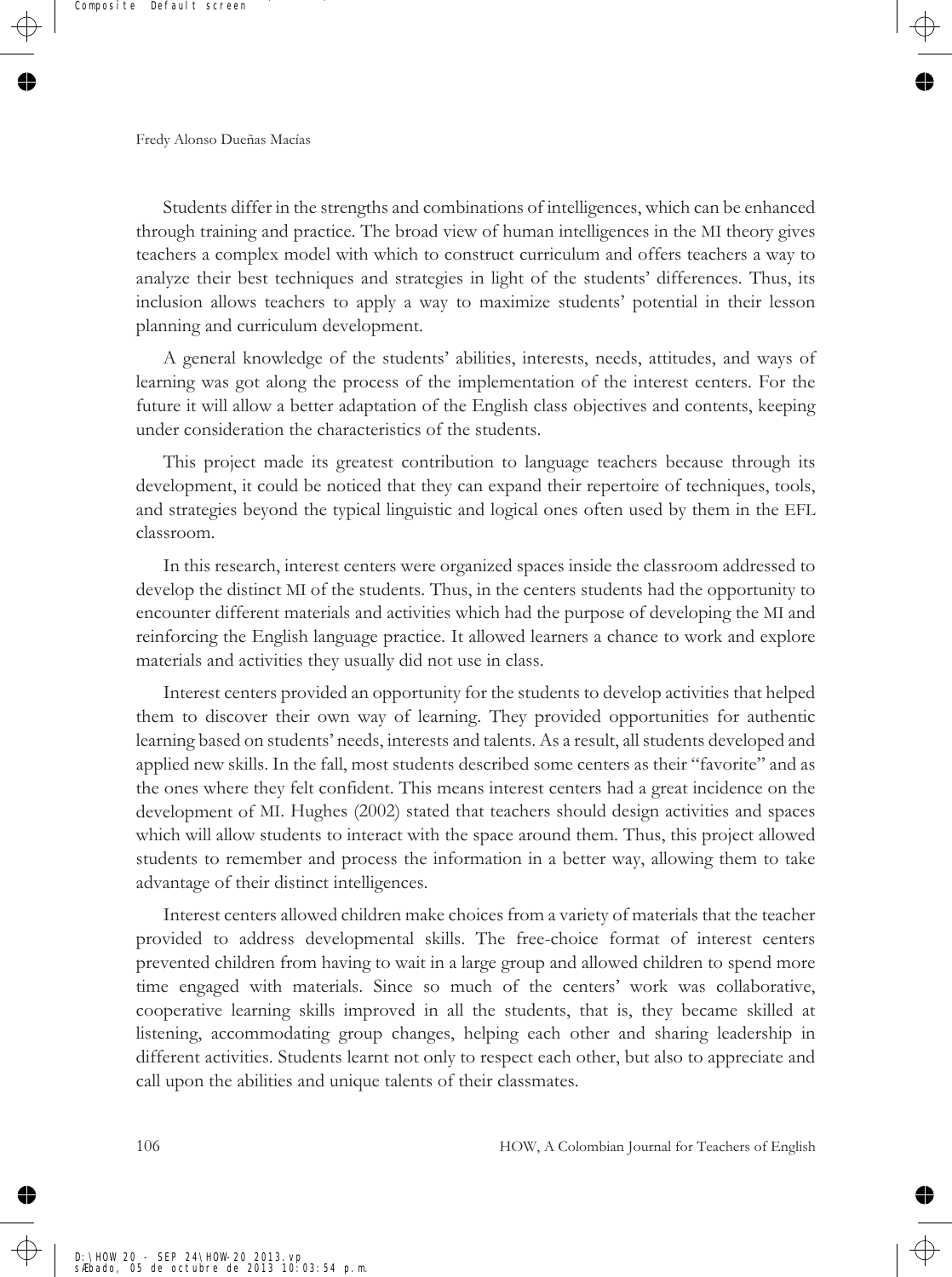To conclude, findings revealed that through the implementation of interest centers activities, students maximized some of their MI. The implementation phase described how planning while considering the students' needs and/or interests, including the predominant and the less developed intelligences, allowed the students and the teacher to follow a work routine that was guided by activities and materials adapted to the English textbook and the English curriculum of the school while developing distinct MI. The way interest centers were organized for this project showed that these centers not only foster language learning but maximize students' MI.

New students' skills emerged from this project in the sense that some students discovered artistic, musical, literary, and other new capacities and abilities. Others developed self-reliance and independence as they took an active role in shaping their own learning experiences. In addition, aspects related to self-confidence, interaction, and motivation when practicing and learning English increased significantly.

By implementing MI and interest centers, language learning was supported by bringing in the musical, visual-spatial, bodily-kinesthetic, interpersonal, intrapersonal, logical- mathematical, and naturalistic abilities as they constitute distinct frames for working on the same verballinguistic content. The teacher not only did this variety of presentations allowing students to learn in their own learning styles, but it also helped to reduce boredom as language learning and teaching processes require a frequent "circling back" to cover the same material if learning is to be sustained.

When applying both MI and interest centers, the teacher was able to organize a variety of contexts, activities and materials that offered students several learning opportunities; they were an alternative for the teacher to plan lessons that increased the attractiveness of language learning tasks; therefore, they created favorable motivational conditions for the learning process.

#### **References**

- Arnold, J., & Fonseca, M. C. (2004*)* Multiple intelligence theory and foreign language learning: A brain-based perspective*. International Journal of English Studies*, *4*(1), 119-136.
- Armstrong, T. (1987). *In their own way: Discovering and encouraging your child's personal learning style*. New York, NY: Tarcher/Putnam.
- Armstrong, T. (1993). *Seven kinds of smart: Identifying and developing your many intelligences.* New York, NY: Plume.
- Brown, H. D. (1980). *Principles of language learning and teaching*. Englewood Cliffs, NJ: Prentice-Hall.
- Claxton, C., & Murrell, P. (1987). *Learning styles: Implications for improving educational practice*. *ASHE-ERIC higher education report No. 4*. Washington, DC: George Washington University.

DiCarlo, C. F., & Vagianos, L. (2009). Using child preferences to increase play across interest centers in inclusive early childhood classrooms. *Young Exceptional Children*, *12*(4), 31-39.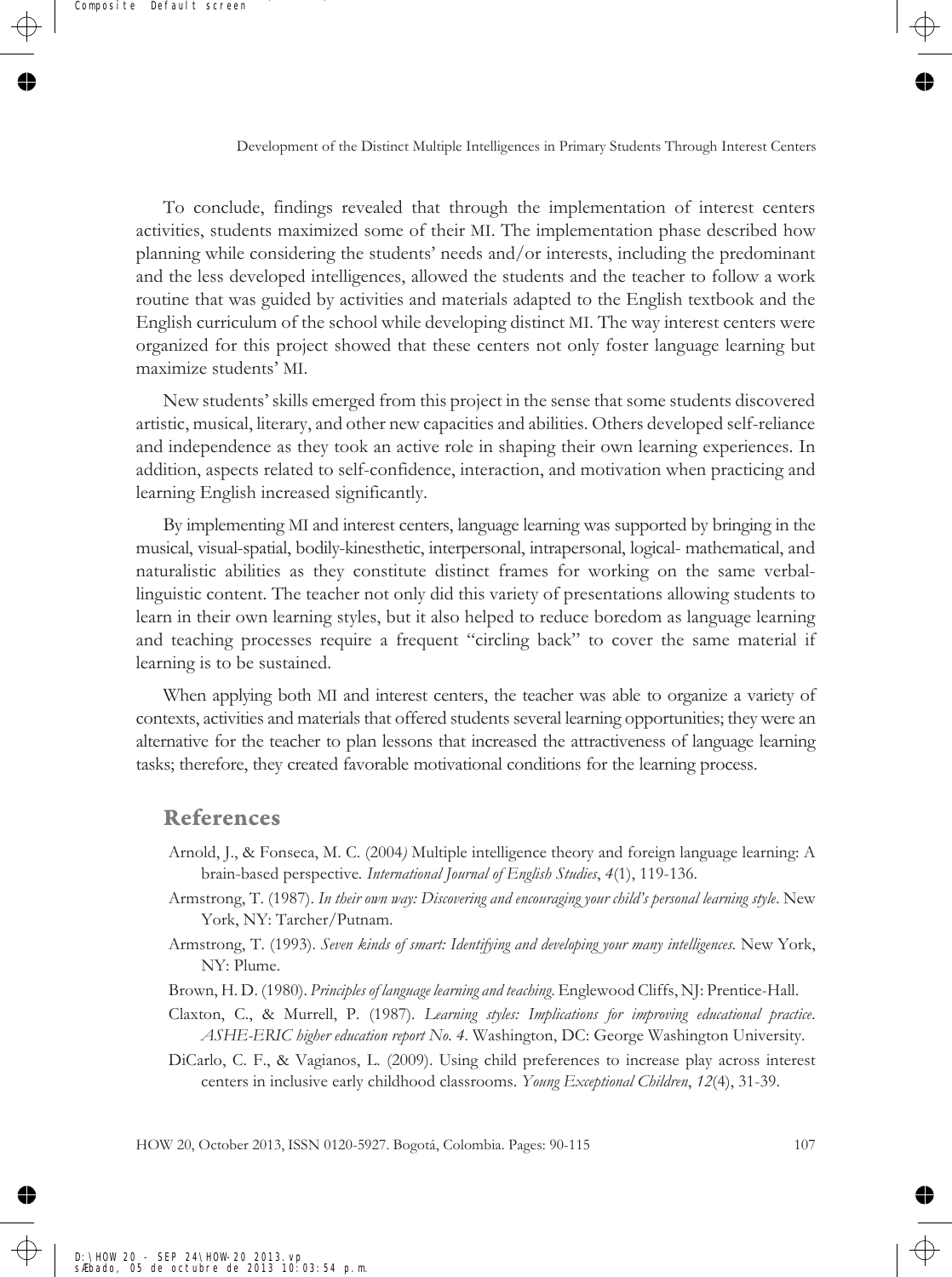- Felder, R. M., & Henriques, E. R. (1995). Learning and teaching styles in foreign and second language education. *Foreign Language Annals*, *28*(1), 21-31.
- Freeman, D. (1998). *Doing teacher research: From inquiry to understanding*. Boston, MA: Heinle & Heinle.
- Gardner, H. (1983). *Frames of mind: The theory of multiple intelligences*. New York, NY: Basic Books.
- Gardner, H. (1993). *Multiple intelligences: The theory in practice*. New York, NY: Basic Books.
- Gardner, H. (1998). Are there additional intelligences? The case for naturalist, spiritual, and existential intelligences. In J. Kane (Ed.), *Education, information, and transformation: Essays on learning and thinking* (pp. 111-131). Englewood Cliffs, NJ: Prentice Hall.
- Gardner, H. (1999). *Intelligence reframed: Multiple intelligences for the 21st century*. New York, NY: Basic Books.
- Hughes, T. (2002). Managing multiple activities for specific themes in the EFL classroom (PreKgrade 2). *PROFILE Issues in Teachers' Professional Development*, *3*(1), 31-34.
- Norris, D. J. (2004, January). *Interest centers in the early childhood classroom.* Paper presented at the CDL Professional Development Series, Stillwater, Oklahoma.
- Norris, D. J., Eckert, L., & Gardiner, I. (2004, November). *The utilization of interest centers in preschool classrooms*. Paper presented at the National Association for the Education of Young Children Conference, Chicago, Illinois.
- Pal, B. (2011). *Education psychology*. India: Prerna Parkashan.
- Pretti-Frontczak, K., & Bricker, D. (2004)*. An activity-based approach to early intervention* (3rd ed.). Baltimore, MD: Paul H. Brookes.
- Richards, J. C., & Rodgers, T. (2001). *Approaches and methods in language teaching* (2nd ed.). New York, NY: Cambridge University Press.
- Reason, P., & Bradbury, H. (2001). *Handbook of action research.* London, UK: Sage Publications.

#### **The Author**

**Fredy Alonso Dueñas Macías** holds an M.A. in Language Teaching and a B.A. in Modern Languages from Universidad Pedagógica y Tecnológica de Colombia (UPTC). He currently works as an English teacher and Academic Coordinator at Colegio Cristo Rey in Tunja. He also has been an assistant professor at the School of Languages and International Languages Institute at UPTC since 2011.

This article was received on July 11, 2013, and accepted on September 19, 2013.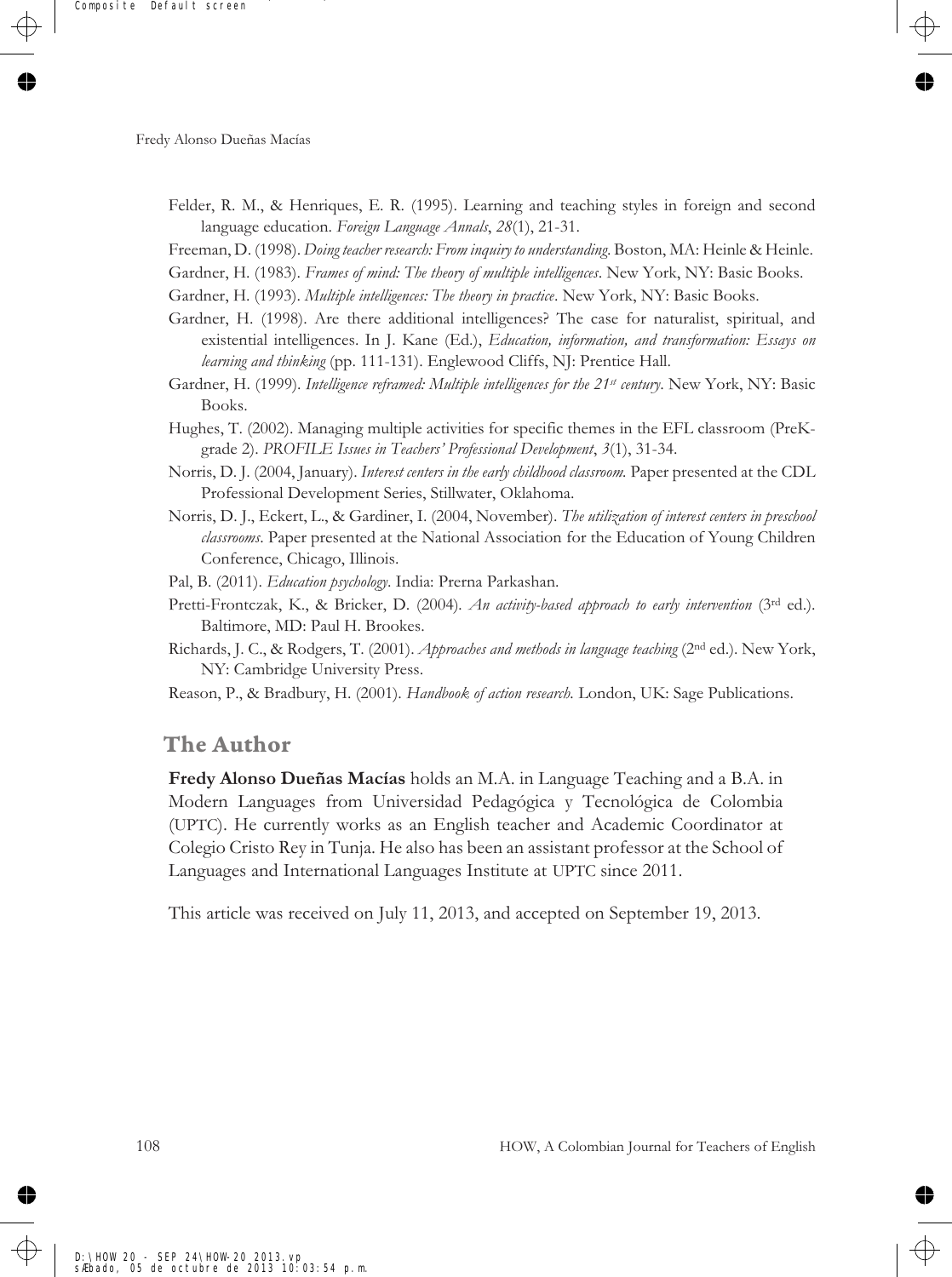## **Appendix 1: Multiple Intelligences (MI) Questionnaire2**

**Goal of the questionnaire:** The purpose of this questionnaire is to determine the multiple intelligences that students use most frequently in their learning.

Answer the following questions in the most sincere way possible. Mark an X in the checkbox corresponding to the statement.

Name: .

|    | Multiple Intelligences Questionnaire                              | Always | Sometimes | <b>Never</b> |
|----|-------------------------------------------------------------------|--------|-----------|--------------|
|    | Verbal-Linguistic Intelligence                                    |        |           |              |
| 1. | Communicates with others in a verbal way.                         |        |           |              |
| 2. | Often creates or tells stories or jokes.                          |        |           |              |
| 3. | Likes developing word searches, crossword puzzles, riddles, etc.  |        |           |              |
| 4. | Enjoys listening to stories.                                      |        |           |              |
| 5. | Likes reading stories, books, etc.                                |        |           |              |
|    | Naturalistic Intelligence                                         |        |           |              |
| 1. | Shows interest in animals and plants around him/her.              |        |           |              |
| 2. | Likes developing activities having to do with animals and plants. |        |           |              |
| 3. | Enjoys reading and studying subjects related to nature.           |        |           |              |
| 4. | Likes speaking about his/her favorite animals.                    |        |           |              |
| 5. | Distinguishes living things from nonliving ones.                  |        |           |              |
|    | <b>Visual-Spatial Intelligence</b>                                |        |           |              |
| 1. | Likes describing images, places, things, etc.                     |        |           |              |
| 2. | Likes watching movies, slides and other visual presentations.     |        |           |              |
| 3. | Likes drawing and coloring.                                       |        |           |              |
| 4. | Has the ability to solve puzzles and mazes.                       |        |           |              |
| 5. | Likes designing posters, collages, murals, etc.                   |        |           |              |

<sup>2</sup> This questionnaire was administered in Spanish.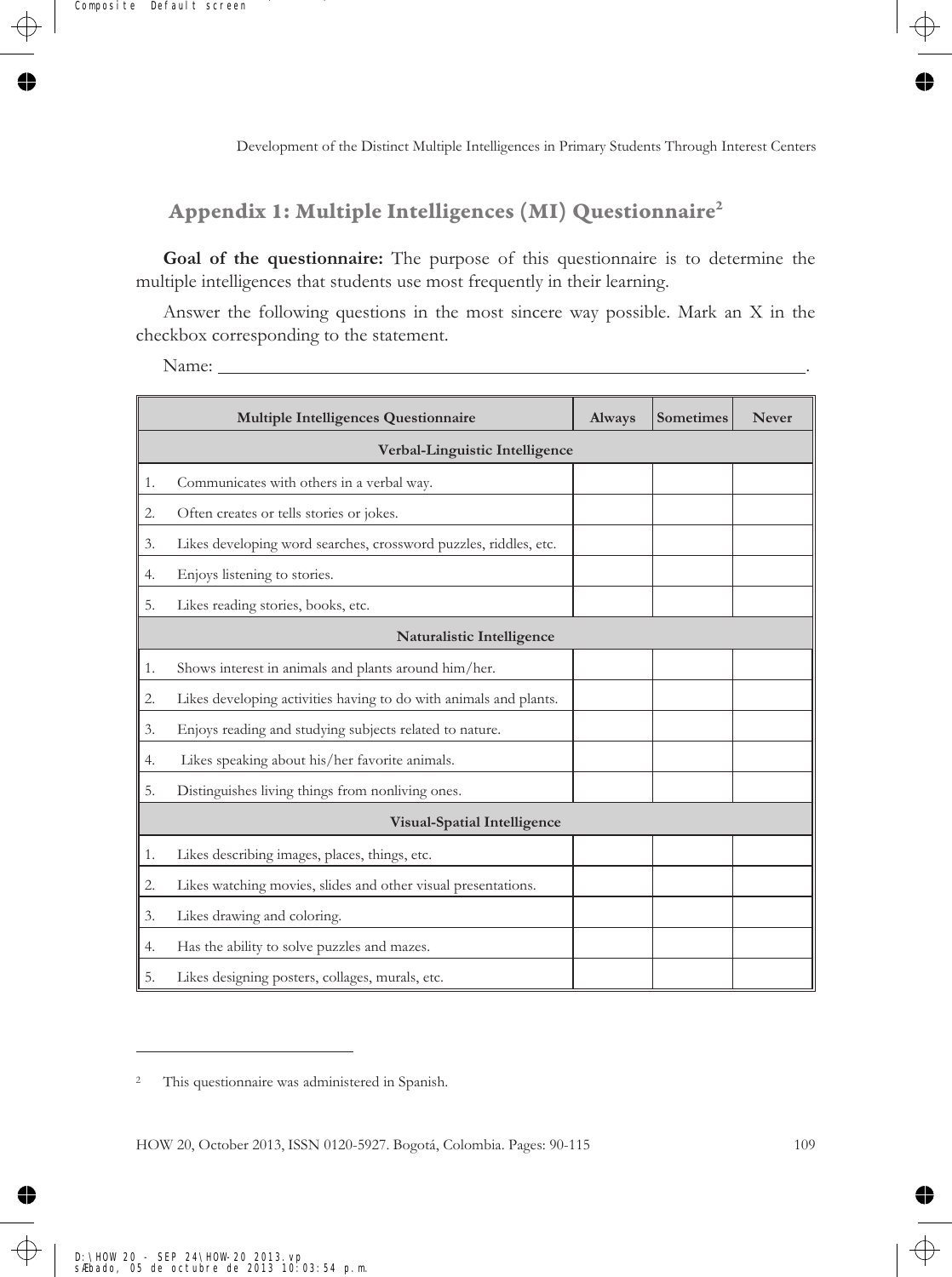|    | Logical-Mathematical Intelligence                                                        |  |  |  |
|----|------------------------------------------------------------------------------------------|--|--|--|
| 1. | Likes having to measure activities, compare or classify objects.                         |  |  |  |
| 2. | Solves math operations quickly.                                                          |  |  |  |
| 3. | Likes solving logic games (chess, puzzles).                                              |  |  |  |
| 4. | Likes playing board games.                                                               |  |  |  |
| 5. | Likes working with numbers and figures.                                                  |  |  |  |
|    | <b>Interpersonal Intelligence</b>                                                        |  |  |  |
| 1. | Likes activities that need the help of other people.                                     |  |  |  |
| 2. | Enjoys playing with others.                                                              |  |  |  |
| 3. | Likes participating in conversations and group activities.                               |  |  |  |
| 4. | Likes talking with her/his partner (s).                                                  |  |  |  |
| 5. | Likes working in groups.                                                                 |  |  |  |
|    | <b>Bodily-Kinesthetic Intelligence</b>                                                   |  |  |  |
| 1. | Excels in one or more sports.                                                            |  |  |  |
| 2. | Enjoys activities that need body movement.                                               |  |  |  |
| 3. | Likes creating shapes with Play-Doh, clay, etc.                                          |  |  |  |
| 4. | Good at imitating the gestures and movements of other people.                            |  |  |  |
| 5. | Tends to touch things with her/his hands when seeing them.                               |  |  |  |
|    | <b>Intrapersonal Intelligence</b>                                                        |  |  |  |
| 1. | Prefers games you can do single-handedly.                                                |  |  |  |
| 2. | Prefers to do things working alone.                                                      |  |  |  |
| 3. | Capable of correctly expressing feelings or likes.                                       |  |  |  |
| 4. | Enjoys activities related to speaking, writing or saying something<br>about him/herself. |  |  |  |
| 5. | Knows what his/her skills and weaknesses are.                                            |  |  |  |
|    | <b>Musical Intelligence</b>                                                              |  |  |  |
| 1. | Likes singing.                                                                           |  |  |  |
| 2. | Knows how to play any musical instrument.                                                |  |  |  |
| 3. | Likes imitating sounds or creating rhythms with objects.                                 |  |  |  |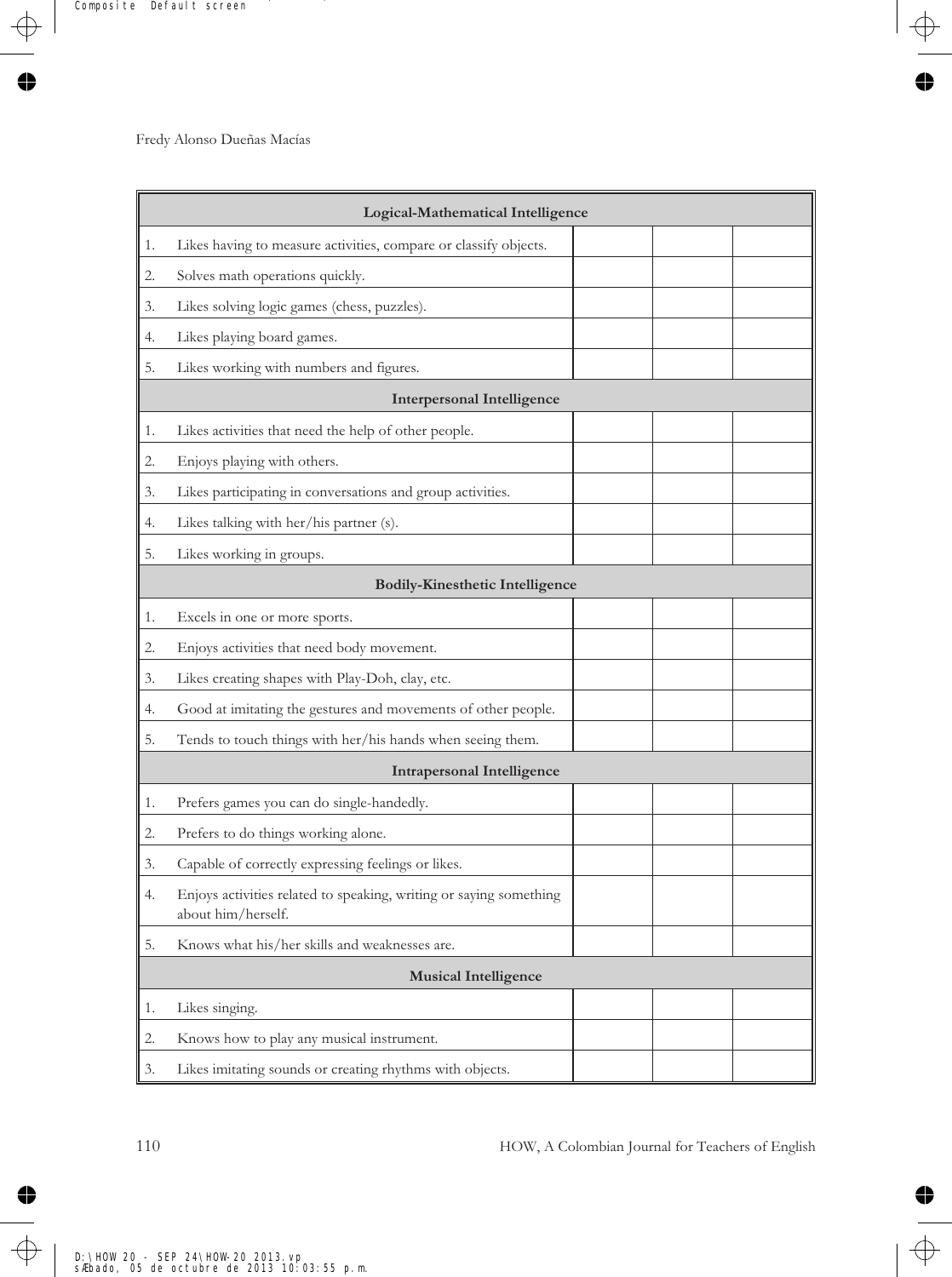|       | <b>Musical Intelligence</b>                  |  |  |
|-------|----------------------------------------------|--|--|
| ll 4. | Has a good memory for the melodies of songs. |  |  |
|       | Enjoys listening to music.                   |  |  |

Questionnaire adapted from Colegio Cristo Rey – Counseling Department.

Thanks for your help!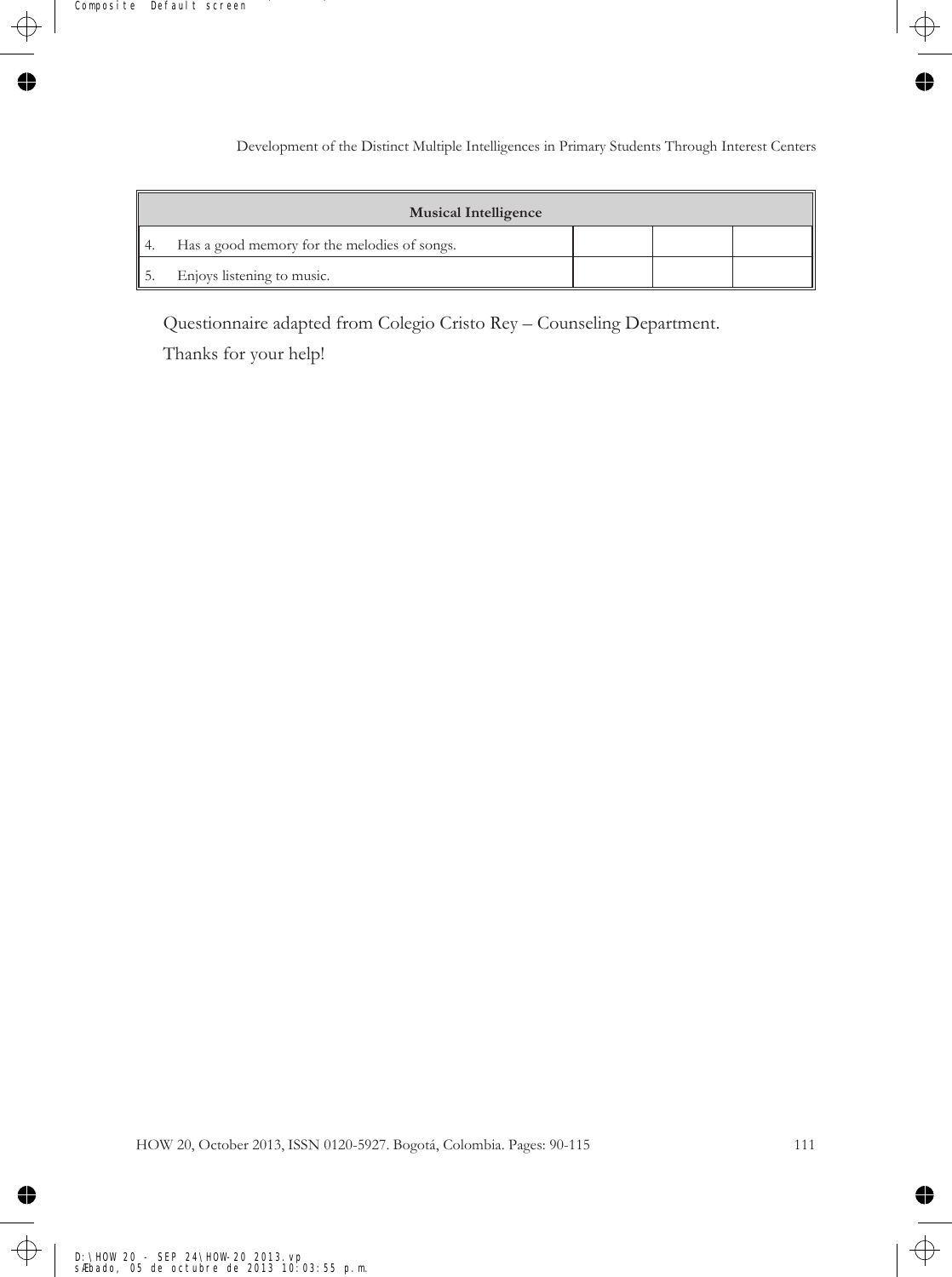## **Appendix 2: Classroom Observation Form**

The following classroom observation form provides a question that attempts to reflect features of the distinct Multiple Intelligences that are observed during the time devoted to the English class. The situations described emerged from daily practice in the classroom.

| Observer:            | Number of students: |
|----------------------|---------------------|
| Date of observation: | Time:               |

**Directions:** Answer the following questions according to what you observed based on which multiple intelligences are being developed in a period of time in a class and the kind of activities used for this purpose.

| Are activities related to the verbal-linguistic intelligence developed?    |
|----------------------------------------------------------------------------|
|                                                                            |
|                                                                            |
| Are activities related to the intrapersonal intelligence developed?        |
|                                                                            |
|                                                                            |
| Are activities related to the interpersonal intelligence developed?        |
|                                                                            |
|                                                                            |
| Are activities related to the visual-spatial intelligence developed?       |
|                                                                            |
|                                                                            |
| Are activities related to the logical-mathematical intelligence developed? |
|                                                                            |
|                                                                            |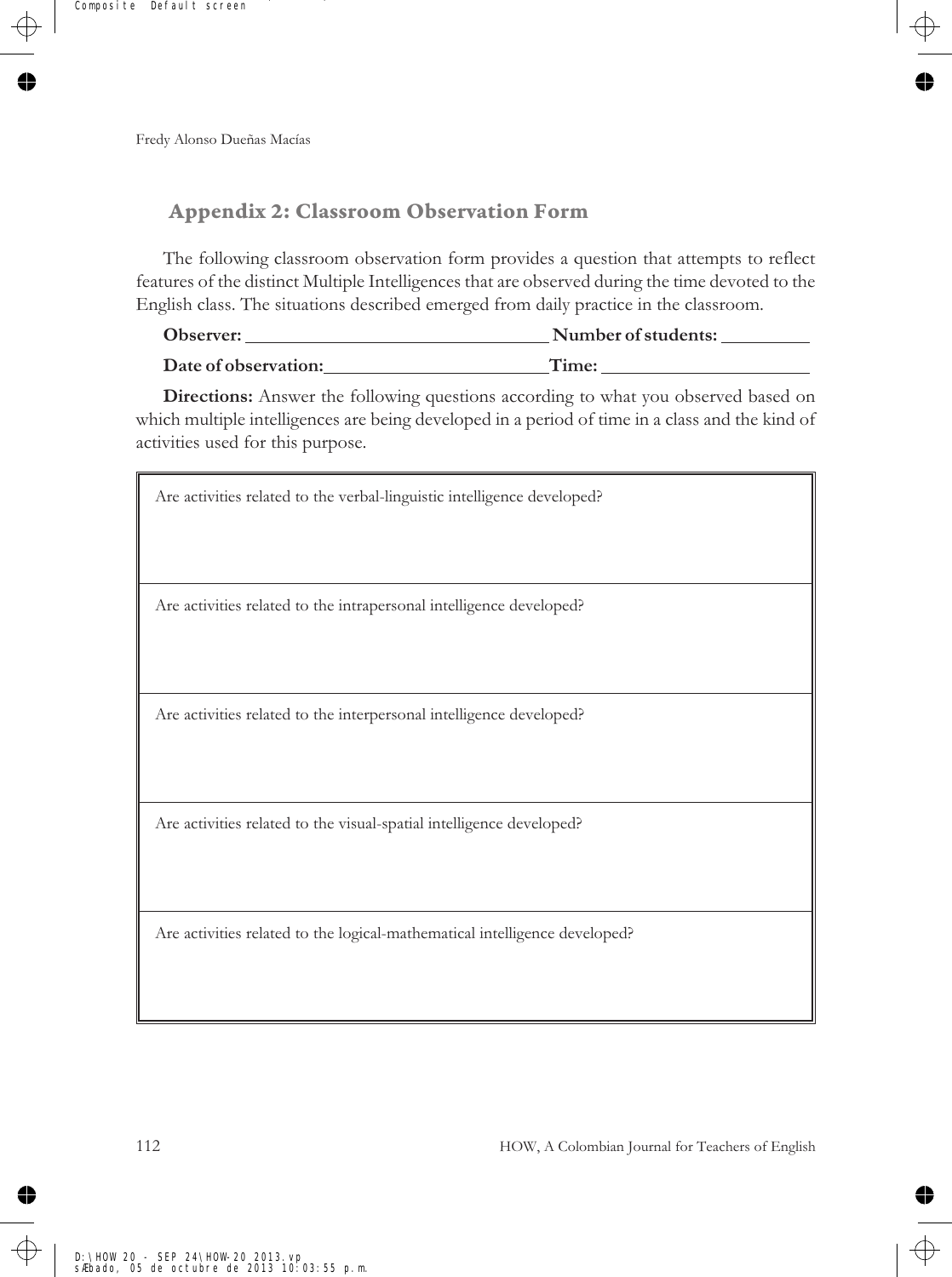Development of the Distinct Multiple Intelligences in Primary Students Through Interest Centers

Are activities related to the musical intelligence developed?

Are activities related to the naturalist intelligence developed?

Are activities related to the body-kinesthetic intelligence developed?

#### **Final Comments:**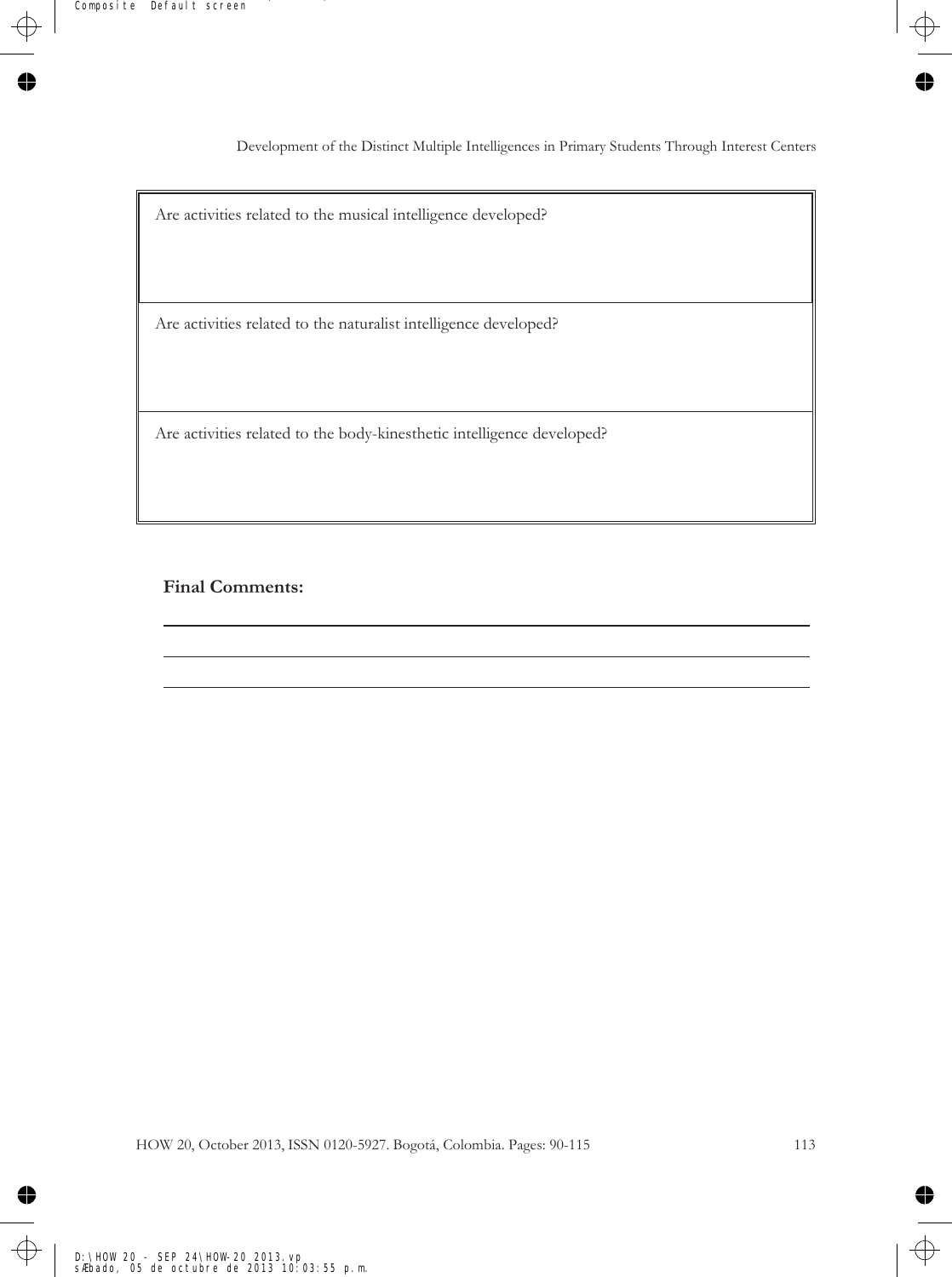## **Appendix 3: Student Mini-Report Sheet**

## **Developing the Distinct Multiple Intelligences Through Interest Centers**

### **1. Interest centers I worked in:**

| $\Box$ Verbal-linguistic               | $\Box$ Visual-spatial      | $\Box$ Intrapersonal      |
|----------------------------------------|----------------------------|---------------------------|
| $\Box$ Musical-rhythm                  | $\Box$ Logical-math.       | $\Box$ Bodily-kinesthetic |
| $\Box$ Interpersonal                   | $\Box$ Naturalist          |                           |
| 2. In general, I rate interest centers |                            |                           |
| $\Box$ Excellent                       | $\Box$ Good                | $\Box$ Fair               |
| $\Box$ Poor                            | $\Box$ Did not participate |                           |
| $3. I$ worked                          |                            |                           |
| $\Box$ Individually                    | $\Box$ In pairs            | $\Box$ In groups          |
|                                        |                            |                           |

**4. In the interest centers I …**

| - read and talked about<br>a story to a friend $\Box$<br>- created an English<br>dictionary $\Box$<br>$-$ did reading exercises $\Box$<br>$-$ wrote something $\Box$       | $-$ solved problems $\Box$<br>$-$ developed puzzles $\Box$<br>$-$ asked questions $\Box$<br>- played maths/ logical<br>games $\square$   | $-$ described pictures $\Box$<br>- did matching<br>activities $\Box$<br>$-$ drew or painted $\Box$<br>- developed<br>crosswords $\square$                  | - did a role play<br>with someone $\square$<br>$-$ danced $\Box$<br>$-$ built things $\Box$<br>– created a<br>choreography $\Box$                        |
|----------------------------------------------------------------------------------------------------------------------------------------------------------------------------|------------------------------------------------------------------------------------------------------------------------------------------|------------------------------------------------------------------------------------------------------------------------------------------------------------|----------------------------------------------------------------------------------------------------------------------------------------------------------|
| $-$ listened to music $\Box$<br>$-$ sang a song(s) $\Box$<br>$-$ wrote lyrics $\Box$<br>- played musical<br>instruments $\square$<br>- watched musical<br>videos $\square$ | - participated in group<br>games $\Box$<br>- talked to my<br>classmates $\square$<br>- solved an<br>activity/exercise in<br>group $\Box$ | - draw or wrote about<br>$me \Box$<br>- played a game<br>alone $\Box$<br>- solved an activity<br>alone $\Box$<br>- developed a<br>computer activity $\Box$ | - read or watched a<br>video about<br>nature $\square$<br>- described<br>animals/plants $\square$<br>- wrote or drew<br>about things in<br>nature $\Box$ |